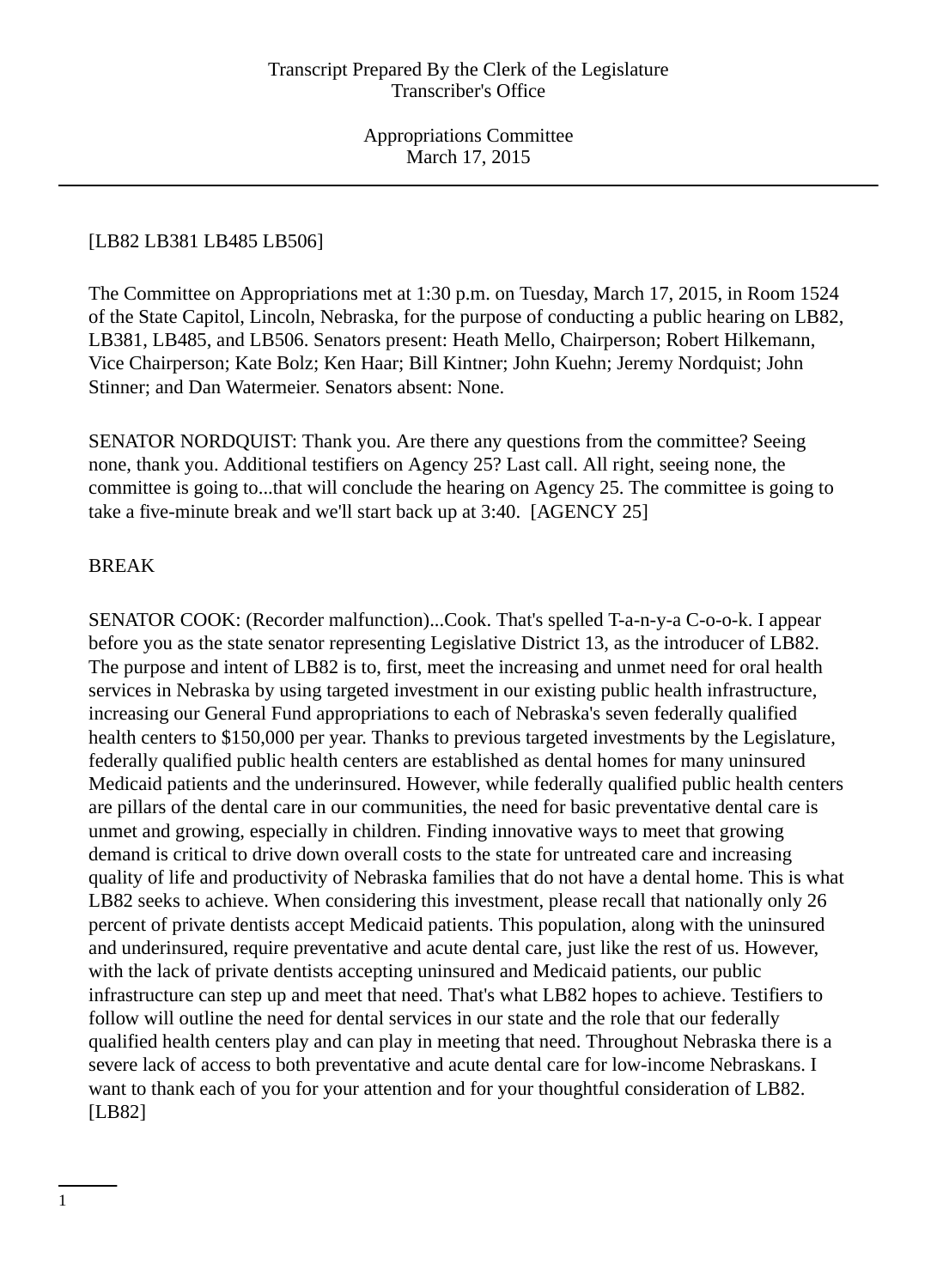SENATOR MELLO: Thank you for your testimony this afternoon, Senator Cook. Are there any questions from the committee? Senator Haar. [LB82]

SENATOR HAAR: Senator Cook, you had a bill about a week ago or so that had to do with healthcare as well. Would that fit in with this or this is totally separate? [LB82]

SENATOR COOK: I wouldn't call any of it totally separate. I would distinguish the two proposals in that the bill that I introduced in partnership with Nebraska Medicine would provide, in addition to the expansion of service...the opportunity for expansion of service within federally qualified health centers, the education component for dental students. [LB82]

SENATOR HAAR: Okay. Thank you. [LB82]

SENATOR COOK: Thank you. [LB82]

SENATOR MELLO: Thank you, Senator Haar. Are there any other questions from the committee? Seeing none, thank you, Senator. We will first hear from proponents for LB82. [LB82]

KENNY McMORRIS: (Exhibit 1) Good afternoon, Mr. Chairman, members of the Appropriations Committee. My name is Kenny McMorris, K-e-n-n-y, McMorris, M-c-M-o-r-r-is, and I am the CEO of Charles Drew Health Center and I'm here today to testify on behalf of LB82 and the health center control...or the Health Center Association of Nebraska. First, we would like to thank Senator Tanya Cook for bringing this important bill to the Appropriations Committee. Nebraska's seven community health centers provide comprehensive primary preventative care, including medical, dental, behavioral health, pharmacy, and supportive services for over 65,000 people annually. We are the safety net providers and the healthcare homes for those who are underserved and need additional support. We are the safety net provider and we provide the most cost-effective, quality healthcare to this underserved population. Last year 64 percent of our patients lived at or below 100 percent of poverty. Over half of our patients are uninsured. Our patients are most often the working poor, many of which are residing within our communities. They are laborers, service workers, people who work multiple part-time jobs or have only seasonal employment. They pay for services for themselves and their children on a sliding fee scale. Our health centers serve 18,445 dental patients with 42,298 visits in 2013. Today we ask for help with an urgent problem. Our health centers are at capacity providing dental care services to our community. We see each day the growing demand and the long delays as people in our community look to us to find affordable dental services with available appointments. We appreciate the support of the Legislature in 2013 with the \$50,000 appropriations to each of the health centers for dental services. We ask you today to increase that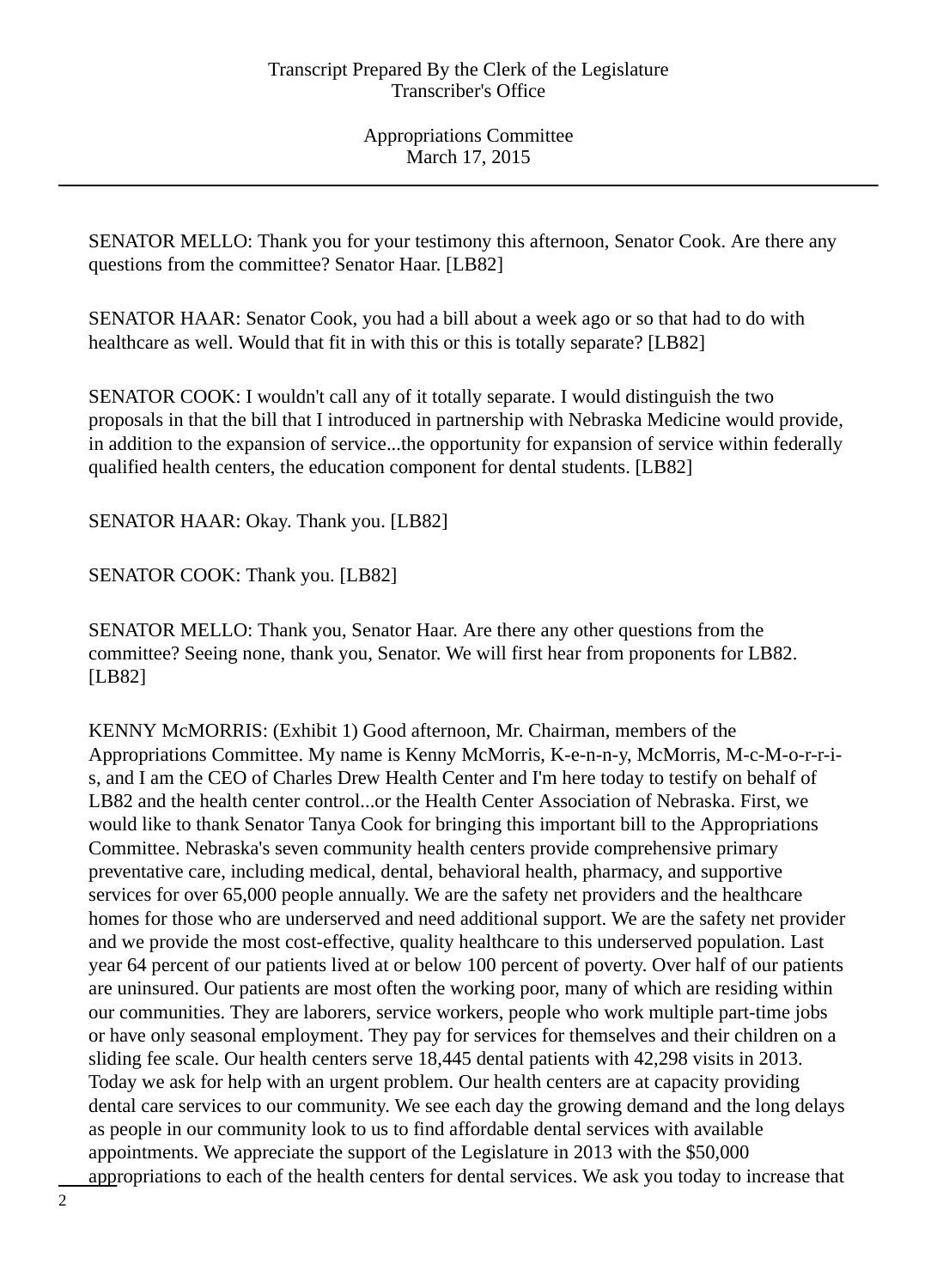Appropriations Committee March 17, 2015

amount to meet this tremendous need. We estimate that the \$150,000 would enable each health center to provide services to approximately 1,400 additional patients annually. Nebraska community health centers have worked hard to find grant and philanthropic support for this purpose, but we have reached the limit of what we can accomplish without a steady source of revenue for meaningful service expansion. We desperately need LB82 to make meaningful progress in meeting the oral healthcare needs of our communities across the state. Here's what we're seeing in our communities. Our patients are primarily low income and rarely can afford the rate of private dental practices. They go without and their children go without. In addition to the routine appointments with the preventative screening that you and I are accustomed to, our patients are also in dire need of pain-relieving and quality-of-life enhancement treatments, such as fillings, root canals, extractions, crowns, and dentures. There's a very high need for the pediatric and emergency oral health services for our patient population. In terms of dollars and cents, they add to uncompensated care in hospitals by the costs of the use of emergency room for dental issues. They contribute to higher Medicaid costs for treatment that could have been prevented. The inability of people in our communities to have access to care and the dental healthcare home impacts not only their own health but the strength of the work force and the success of their employment. We know from the patients we see every day that this impacts our Nebraska work force, we know this, as serious dental problems affect our patients' ability to work and support their families. Low-income and minority children are disproportionately affected by the lack of access to dental care. Children without good dental homes have lower school attendance rates and poor school performance. Children can't learn when they have unaddressed oral healthcare needs. We know the school nurses have ranked oral health concerns for children as one of the top conditions they see on a daily basis. Parents who don't have dental healthcare homes often go without the importance...or do not understand the importance of preventative care and not only for themselves but for their children. For example, I'd like to share with you a story that we have for one of our families that participate in our Healthy Start Program within Charles Drew Health Center. This young man was a four-year-old child and his mother and father had no dental insurance or no ability to pay for the costs of dental care. Through one of our screening programs, the child was able to be assessed, and determined that he had some serious dental...some dental issues. As follow-up for that particular child and part of that screening process, he was able to receive fillings, extractions, and two crowns as a result of us being able to identify those issues early for that young man, for that child. We know that this was a hard and painful experience for that little boy. We know this. And it's particularly disturbing because we know that these type of things can be prevented and can be avoided if we are able to expand capacity within our community health centers. Short end of the story, the child, things got taken care of and I can tell you today he's doing a lot better as it relates to being acclimated to school, and family life and things are going well for this young child. This story is only one of many that underscore the importance of expanding the community resources that we have as it relates to dental care. And we're here today to help and ask for your support to give us the extended resources that we need to take care of some of our most vulnerable populations in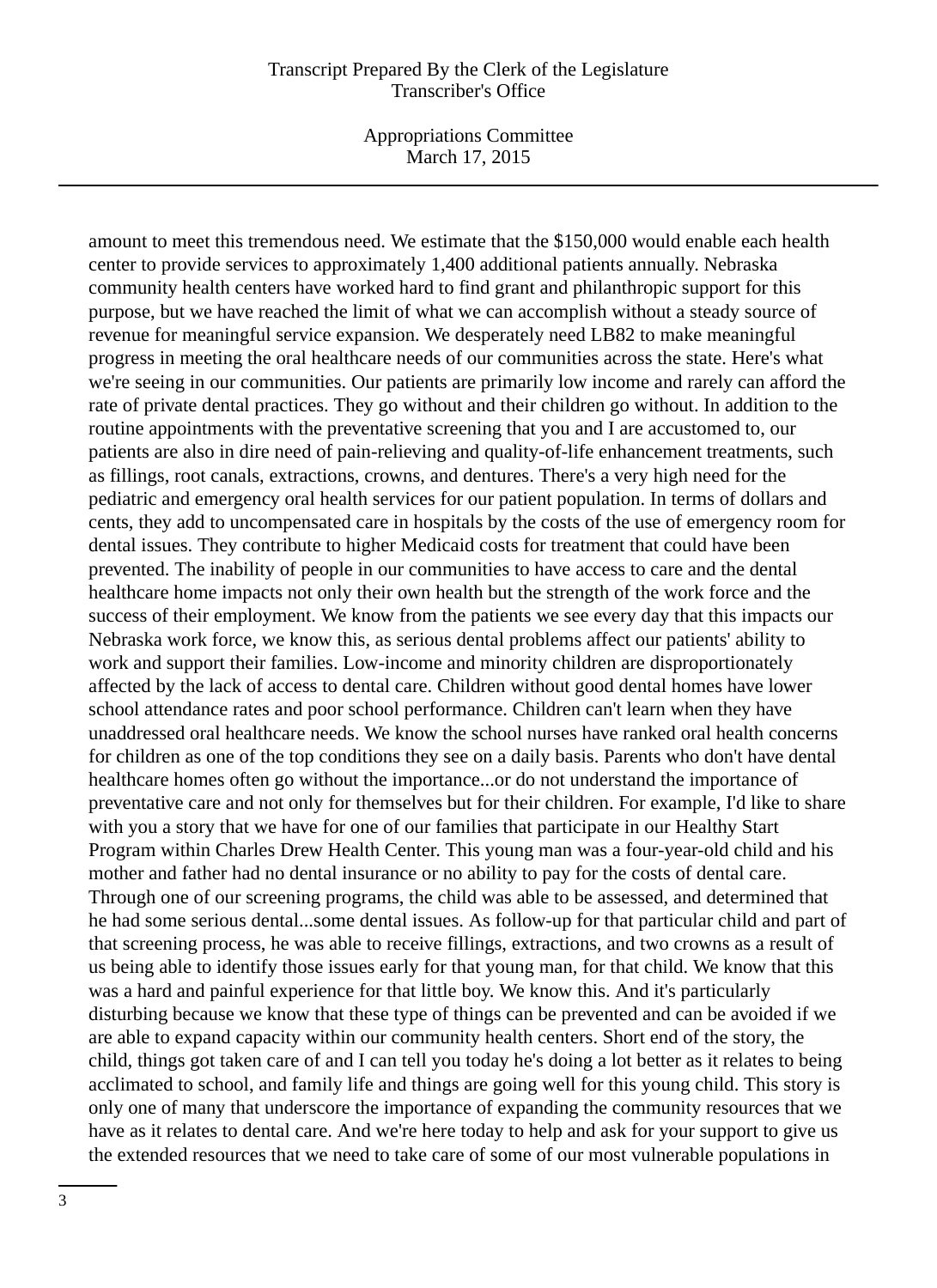support of LB82. I'll entertain and answer any questions that you may have as it relates to this opportunity. [LB82]

SENATOR MELLO: Thank you for your testimony this afternoon, Mr. McMorris. Are there any questions from the committee? Senator Stinner. [LB82]

SENATOR STINNER: Thank you, Senator Mello. You're indicating \$150,000 would provide 1,400 additional patients. Do you have to also increase the equipment, the number of chairs, the size of the room, so on and so forth, to accommodate that? [LB82]

KENNY McMORRIS: Well, actually what we'll be looking for is that we will use...each health center will be using this funding to expand and have an additional dentist. And so in some cases it would be increasing some resources as it relates to that. But our hopes are is that we can take our current capacity and be able to take those opportunities and hire a dentist to be able to expand things out. [LB82]

SENATOR STINNER: Okay. [LB82]

SENATOR MELLO: Thank you, Senator Stinner. Senator Haar. [LB82]

SENATOR HAAR: I was just curious, how many GPs do you have at Charles Drew? [LB82]

KENNY McMORRIS: In terms of for dental care? [LB82]

SENATOR HAAR: No, no, just regular physicians. [LB82]

KENNY McMORRIS: Physicians? Currently in our operations we have nine... [LB82]

SENATOR HAAR: Nine. [LB82]

KENNY McMORRIS: ...general practice physicians in terms of our overall operations. [LB82]

SENATOR HAAR: Okay. Thank you. [LB82]

SENATOR MELLO: Any other questions from the committee? Senator Hilkemann. [LB82]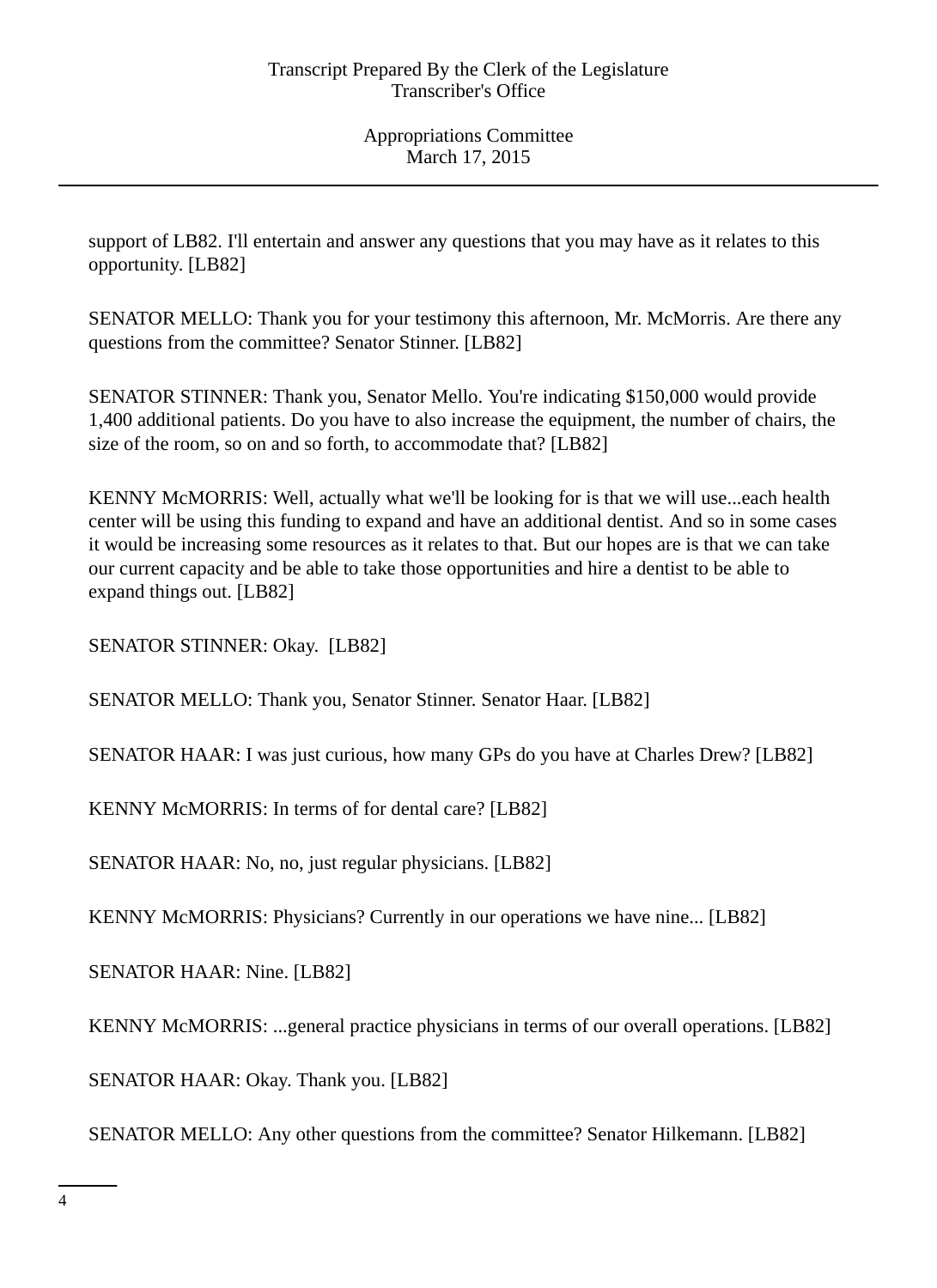SENATOR HILKEMANN: You said you're going to use...you're going to hire additional dentists for the \$150,000. [LB82]

KENNY McMORRIS: That's correct. [LB82]

SENATOR HILKEMANN: I don't think you're going to go very far. (Laughter) [LB82]

KENNY McMORRIS: You say...excuse me, I'm sorry, Senator, I didn't catch that. [LB82]

SENATOR HILKEMANN: I don't think you're going to get very many dentists at \$150,000 for seven clinics. [LB82]

KENNY McMORRIS: Sure. Well, each, I mean again I think we look at what our current capacities are and we try to do the best we can with the resources that we have. We're asking this committee for the consideration of the \$150,000 because this will serve as a launching pad and starting point for us here. [LB82]

SENATOR HILKEMANN: What would be the...your dentists that you presently have employed, how many patients would they be seeing on, say, on an average day in your clinic? [LB82]

KENNY McMORRIS: Typically, our general practice dentists try to see anywhere between eight and nine patients a day, as it relates to that. But then again, looking at the complexities and the type of work flow, we try to keep it at a reasonable amount to ensure that quality is maintained through, across the operations. [LB82]

SENATOR HILKEMANN: Okay. Thank you. [LB82]

SENATOR MELLO: Any other questions from the committee? Seeing none, thank you, Mr. McMorris. [LB82]

KENNY McMORRIS: Thank you. [LB82]

KATHY NORDBY: Hello. [LB82]

SENATOR MELLO: Hi. [LB82]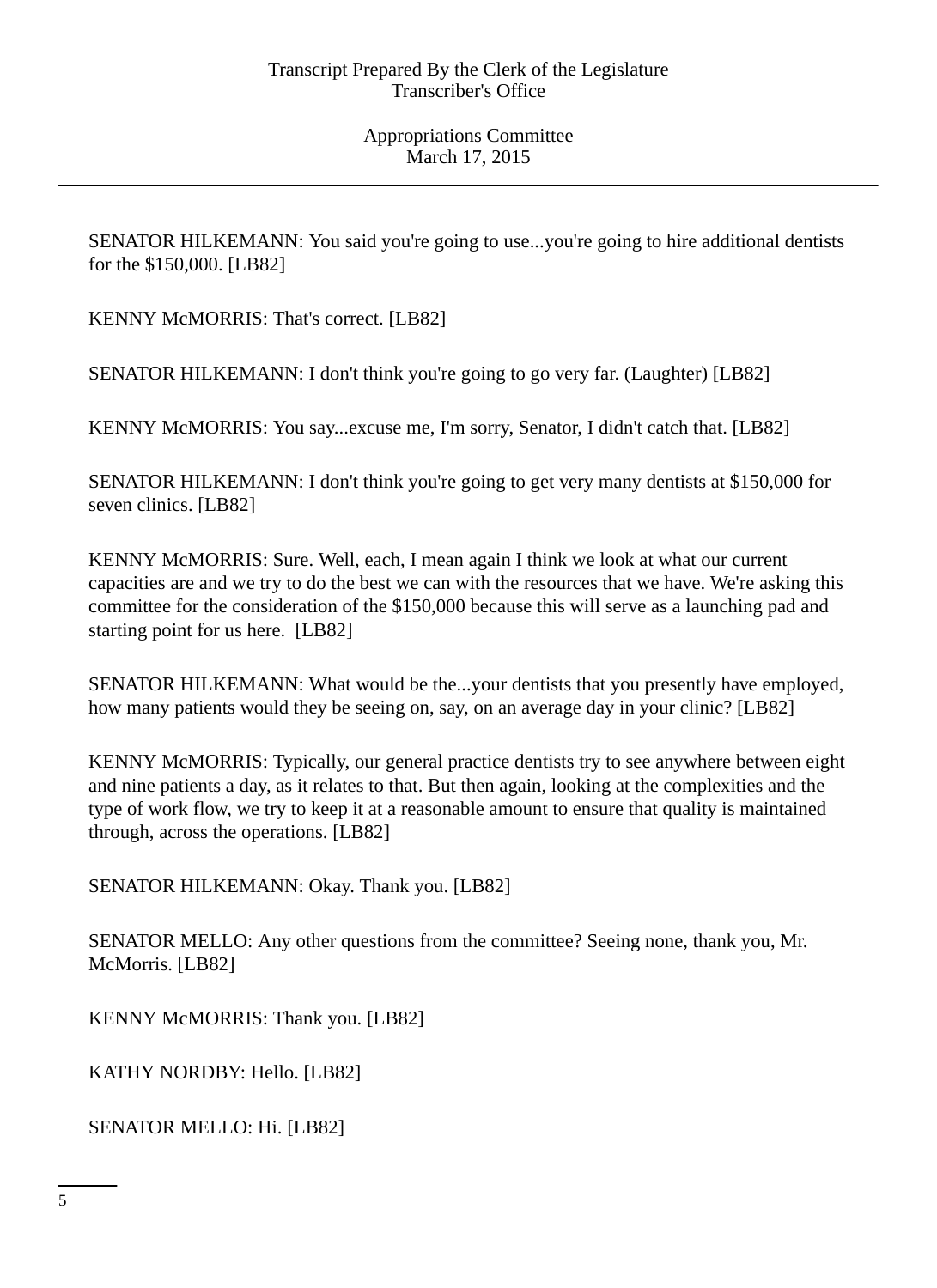Appropriations Committee March 17, 2015

KATHY NORDBY: (Exhibit 2) My name is Kathy Nordby, Kathy is K-a-t-h-y, Nordby, N-o-r-db-y. I'm the executive director of the Midtown Health Center in Norfolk. I'm here testifying today in support of LB82 on behalf of the Health Center Association of Nebraska. And a special thanks to Senator Cook for introducing this bill. I'm here today specifically to give you a rural perspective, and so I'm representing, as a whole, the clinics, the dental clinics in Gering, Chadron, Grand Island, Columbus, and Norfolk. And I want to talk about our rural needs that I believe are somewhat unique. And as I came today and I know that this is introduced somewhat as preventative care and we really want to focus on that, because to stop the rising issue of oral healthcare, we have to get on the front end with the kids. And so we take great pride in our sealant program. And, yes, I'm way off script. I apologize, because I've had too much drive time. But I came to the office this morning at 6:30 in the morning because I had a board meeting at 7:00, so I come in to get ready and when I come into the parking lot, there's a car there from 36 county. Madison County is 7 county. So I'm like just wondering, and there's a lady sitting in the car at 6:30 in the morning from 36 county. Our dental office is open from 7:00 in the morning till 6:00 at night and so after I got set up for the board meeting I peeked out and I did see my dental staff escorting her in for our first appointment of the day. Thirty-six county is Holt County, which serves O'Neill. O'Neill is 75 miles away from Norfolk, and so that woman was in the parking lot before I got there just a little after 6:30 this morning waiting for her 7:00 appointment. Those appointments are held for employed patients. Normally, I expect them to come out of Norfolk, but you could tell that I believe that her oral healthcare was so emergent or so critical that she needed to get there quickly and that she preserved the rest of her day for other things that were more important than her oral healthcare, so that she had her job. She wasn't on a zero slide. She wasn't unemployed. As far as we could tell, she had income. So I think that speaks more to the type of patients that we're seeing, that we have an uninsured population. Probably we're not far enough downstream to the preventative care. I serve...I'm open at 7:00 in the morning till 6:00 at night for the purpose of maximizing my dental chairs. I only have four. And so by hiring an extra dentist, we're able to be there. Even if I get this extra funding and able to expand dentists, I'm one that might need some more equipment. But I think I'll keep those hours because it does provide a service and allows people to maintain the income that they have while still getting their oral healthcare needs met. So again, I'm off topic here, but we did serve 1,500 patients. A lot of what we're seeing in growth population is our senior care. I just agreed to provide services one day a week at our vets' home and we go in and we provide dental care and screening care. If they have more services, and why they contacted us is because when they have a higher level of need that they have to go into our dental office, frequently those people are on a fixed income and so they need adjusted amounts of care. And after a lifetime of oral healthcare, it's no longer the single filling. We're talking about full dentures or bridges and those kind of things, which are beyond the average income of somebody that's living on Social Security. So those are the people that we're seeing and the pressure points that we have every day, and we juggle those and we arrange appointments around, focusing on making access for those that are employed, maximizing access during the day for our seniors, and 3:00 to 6:00 is for our children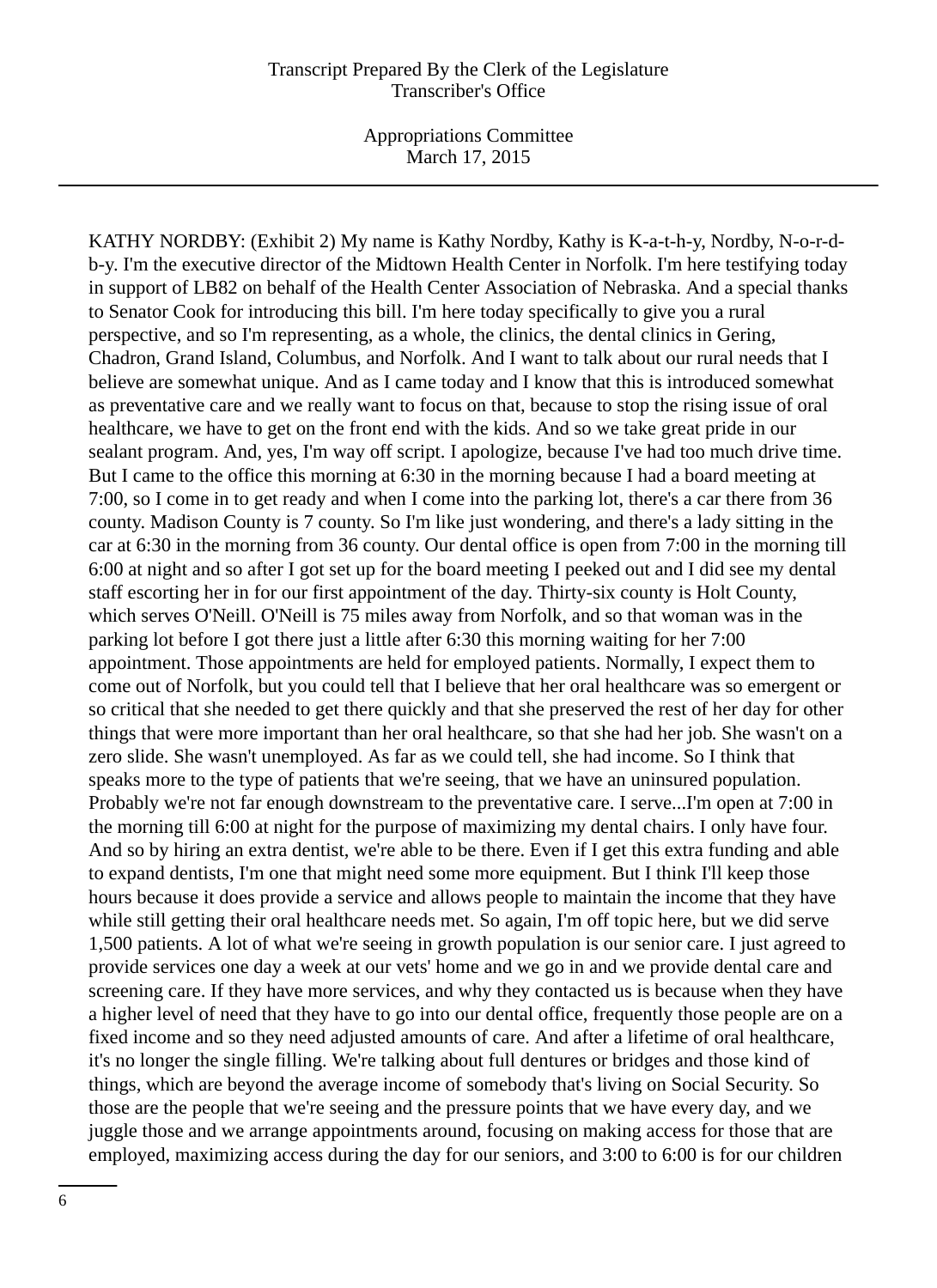services, almost, so that they can still stay in school while they're getting their care. So I think Kenny pointed out very well and I really want to emphasize that when I'm sitting back there thinking again, I think about this being my father that someday he could need this care. He was a farmer for 40 years and then he took a job running a feed center for a number of years. He's now 74 and he still has most of his teeth, but his income is somewhat limited too. And growing up in northeast Nebraska, he's not uncommon. And so I really think that we have to think of these people as people we...that served us coffee this morning, that took the change for our gas, that we gave them our credit card today. Those are the people that we're talking about, and they're also our moms, our dads, our grandparents and they have a human face and they deserve oral healthcare. And I thank you for your support and your time, and I'd welcome a question. [LB82]

SENATOR MELLO: Thank you for your testimony this afternoon, Ms. Nordby. Are there any questions from the committee? Senator Haar. [LB82]

SENATOR HAAR: Just curious, what does it cost to hire a dentist? [LB82]

KATHY NORDBY: Well, I think the \$150,000 would just cover the cost of the dentist... [LB82]

SENATOR HAAR: Does that just cover? [LB82]

KATHY NORDBY: ...and so we would be relying, because these people are on sliding fee schedules so they don't...it's not free care, that they contribute to the care. [LB82]

SENATOR HAAR: Okay. [LB82]

KATHY NORDBY: And so we'd get their assistant and all of those things as part of that slide as well, so. [LB82]

SENATOR HAAR: Wow! What's the average age of needing...for old people needing false teeth (inaudible)? [LB82]

KATHY NORDBY: Well, (laugh) I have a story here and I should have given you this, that this one comes from Columbus, but it was a 99-year-old woman on Medicaid and she's living in assisted living. She still lives on her own but her housing lady called every dentist in town, trying to get them to be seen, and nobody would take the Medicaid patient. So I'm... [LB82]

SENATOR HAAR: Wow! [LB82]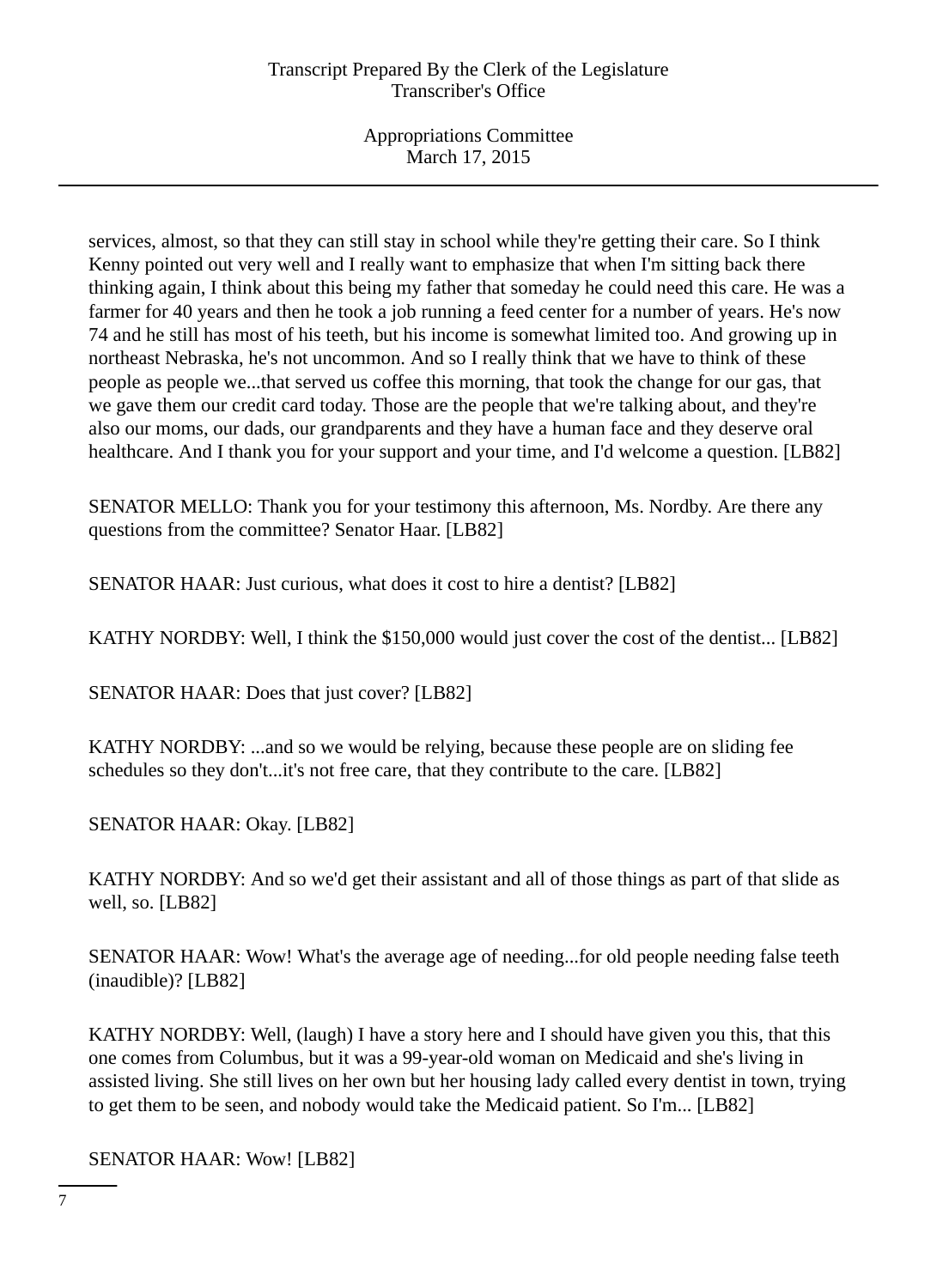KATHY NORDBY: ...thinking that one is up for dentist...or for dentures this week, but I don't know that. She's not ours. But the dentures are still happening and, yeah, we see it too early in some but it's a frequent flier for our senior care. [LB82]

SENATOR HAAR: Good. Thank you very much for coming. [LB82]

KATHY NORDBY: All right. [LB82]

SENATOR MELLO: Thank you, Senator Haar. Are there any other questions from the committee? Senator Hilkemann. [LB82]

SENATOR HILKEMANN: How many dentists do you have in Norfolk at the present time in your facility? [LB82]

KATHY NORDBY: Great question. I have one full-time dentist. I have a half-time dentist. And I have Dr. Bob Smith, who's a retired oral surgeon. I have the only retired...only oral surgeon in the state and he pulls teeth for me every Wednesday morning for a very low cost. And he threatens to retire because he, too, is...he's like 74. But he's training our...my younger dentists to do the oral surgery part to pull the teeth. So we do probably more dentures than others because of the full mouth extraction, but he's a gift to us every day... [LB82]

SENATOR HILKEMANN: Thank you. [LB82]

KATHY NORDBY: ...well, every Wednesday, I should say. [LB82]

SENATOR MELLO: Thank you, Senator Hilkemann. Are there any other questions from the committee? Seeing none, thank you. [LB82]

DAVID O'DOHERTY: Good afternoon, Senators. My name is David O'Doherty, D-a-v-i-d O-'- D-o-h-e-r-t-y, and I'm the executive director of the Nebraska Dental Association, representing 75 percent of the dentists and testifying in support of LB82. Disparities in access to dental care are well documented and received national attention by government agencies, health profession organizations like ourselves, and researchers. Two national strategies used to address these disparities are public dental insurance--Medicaid, and the Dental Safety Net. Limitations on the dental Medicaid Program are well known. Most of the poor are not eligible, reimbursement are less than costs, and program administration is a barrier to dentist participation. Our current RAC audit is but one example of destroying Nebraska's current Medicaid dental provider base. As you heard, nationally only 26 percent of private practitioners provide care to Medicaid patients. The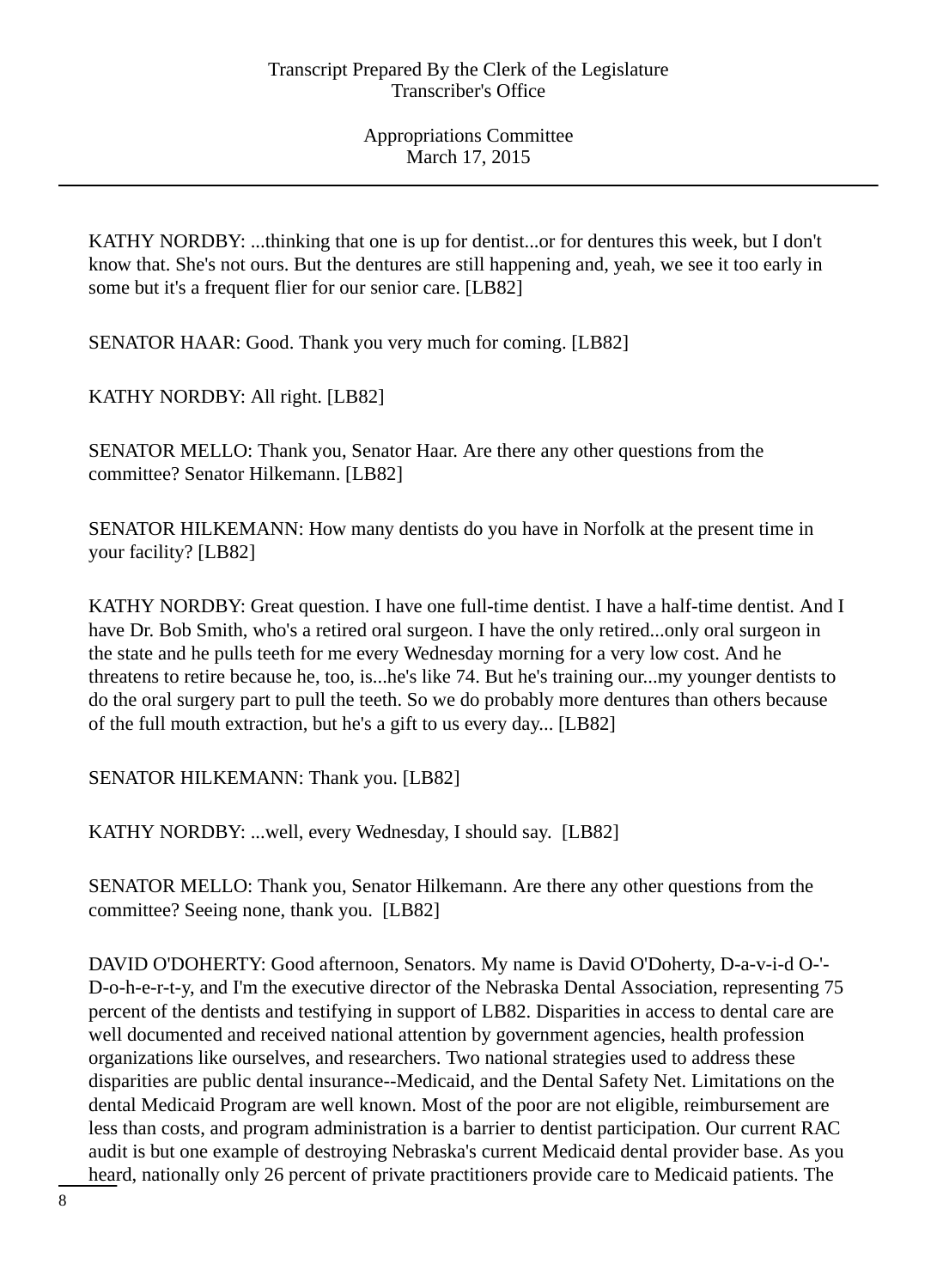Appropriations Committee March 17, 2015

Dental Safety Net system comprises public and voluntary sector dental clinics that provide care to low-income populations. FQHC dental programs are the most important component of the Dental Safety Net. The oral health landscape has changed significantly over the past decade. The percentage of Americans with private dental benefits declined from 2000 through 2012 with more adults and children moving on to Medicaid or CHIP, accompanied by a significant decrease in dental care utilization. While dental care utilization is at its highest level among children, utilization among adults is in steady decline with only 35 percent of working-age adults visiting the dentist in 2012. There are various reasons why adults do not visit the dentist but the most apparent reason is financial barriers, with one study finding that one out of five individuals are unable to afford needed dental care. And the FQHCs, as you have heard, have a sliding fee scale based on income. LB82 will allow FQHCs to provide a safety net, providing capacity to provide care to underserved populations. Patient benefits because definitive treatment and quality care by dentists can be quickly and efficiently delivered, alleviating much of the backlog experienced by many healthcare dental programs. This committee has difficult decisions to make on where Nebraska's public funds should be directed. Oral health problems of low-income Nebraskans do not disappear. They present somewhere else, usually hospital emergency rooms, with much higher costs and without treating the underlying condition. Some of you are actually old enough to remember this commercial from FRAM oil: You pay me now or you pay me later. It's much less expensive to pay now with preventative healthcare. I'd be happy to answer any questions of the committee. [LB82]

SENATOR MELLO: Thank you for your testimony this afternoon, Mr. O'Doherty. Are there any questions from the committee? Senator Hilkemann. [LB82]

SENATOR HILKEMANN: Doctor, in a practice of dentistry, what would you say that the number of clients that our dentist, just average dentist, would see in their clinic in the course of a day? [LB82]

DAVID O'DOHERTY: In a day? [LB82]

SENATOR HILKEMANN: Yeah. [LB82]

DAVID O'DOHERTY: Depends on the procedure. Some procedures are quite complex. [LB82]

SENATOR HILKEMANN: Right. [LB82]

DAVID O'DOHERTY: I don't know. I mean based on what type of offices and what type of procedures they do that they would vary pretty widely. But I can get you that information. I do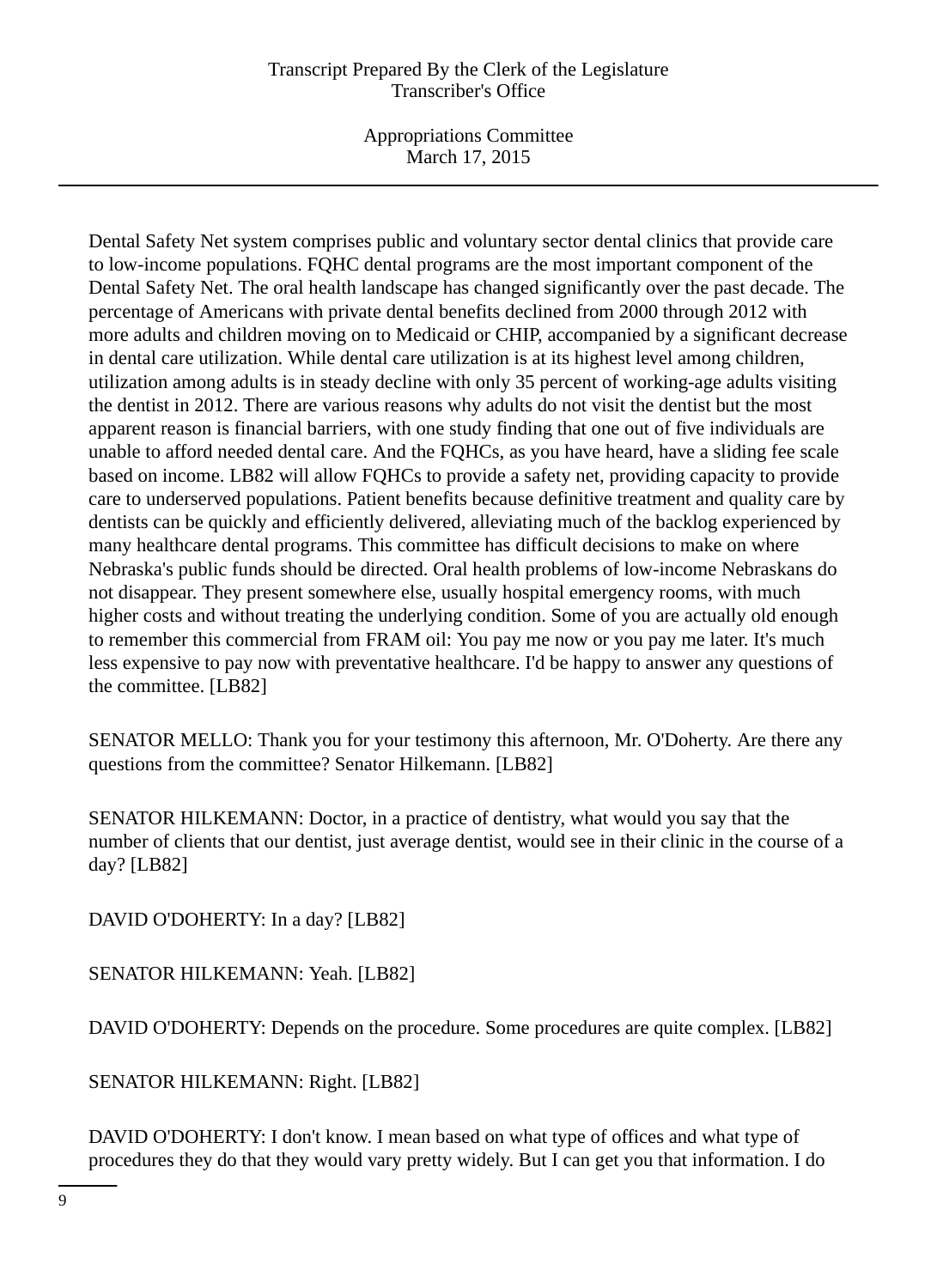have an answer. Probably earlier you asked about the \$150,000, would that buy a dentist, essentially. Yes, it would. As a related note, I'd like to thank this committee. Two years ago we came before this committee asking for the dental director for the state of Nebraska position to be funded, and this committee passed that. That was \$150,000 per year for that dentist. [LB82]

SENATOR MELLO: Any other questions from the committee? Seeing none, thank you. [LB82]

DAVID O'DOHERTY: Thank you. [LB82]

SENATOR MELLO: (Exhibits 3 and 4) Are there any other proponents for LB82? Seeing none, the committee received letters of support for LB82 from the Columbus Housing Authority and the Nebraska Hospital Association. Is there anyone in opposition to LB82? Seeing none, is there anyone here in the neutral capacity on LB82? Seeing none, Senator Cook, would you like to close? [LB82]

SENATOR COOK: Yes, Mr. Chair, very briefly. Thank you again for hearing testimony in support of LB82. A few years ago, in 2013 as a matter of fact, you supported LB147 and I wanted to tell some of the ways in which that money was invested. It is unique that that money was invested uniquely among the, at the time, six federally qualified health centers. There are now seven. It enabled centers to expand services, to extend outreach, address the needs of facility improvement and equipment. Centers used the funds for additional staffing in some cases, paying for x-rays, purchasing supplies, interpreter services for uninsured children or their parents, and offsetting overall expenses of uninsured patients and uncompensated care. So with that, I would ask that the committee consider advancing LB82. It would provide \$150,000 for each of the now seven federally qualified health centers in the state. Thank you. [LB82]

SENATOR MELLO: Thank you, Senator Cook. Are there any questions from the committee? Seeing none, that will close today's public hearing on LB82 and take us to our next public hearing of the day, LB381 from Senator Cook. [LB82]

SENATOR COOK: Thank you, Mr. Chair. I am still Senator Tanya Cook, as far as I know. I am still Senator Tanya Cook and that is spelled T-a-n-y-a C-o-o-k. I am introducing LB381. The purpose and intent of LB381 is to increase access to residential treatment for persons recovering from substance abuse disorders by appropriating \$200,000 to the DHHS Division of Behavioral Health. Importantly, this legislation will help establish and expand residential treatment for people recovering from substance abuse disorders in geographic areas of the state with demonstrable need. LB381 supports evidence-based practices that conform to nationally recognized standards for treating substance abuse disorders. Evidence-based practices is another way to say that these investments in our citizens work. Residential treatment for substance abuse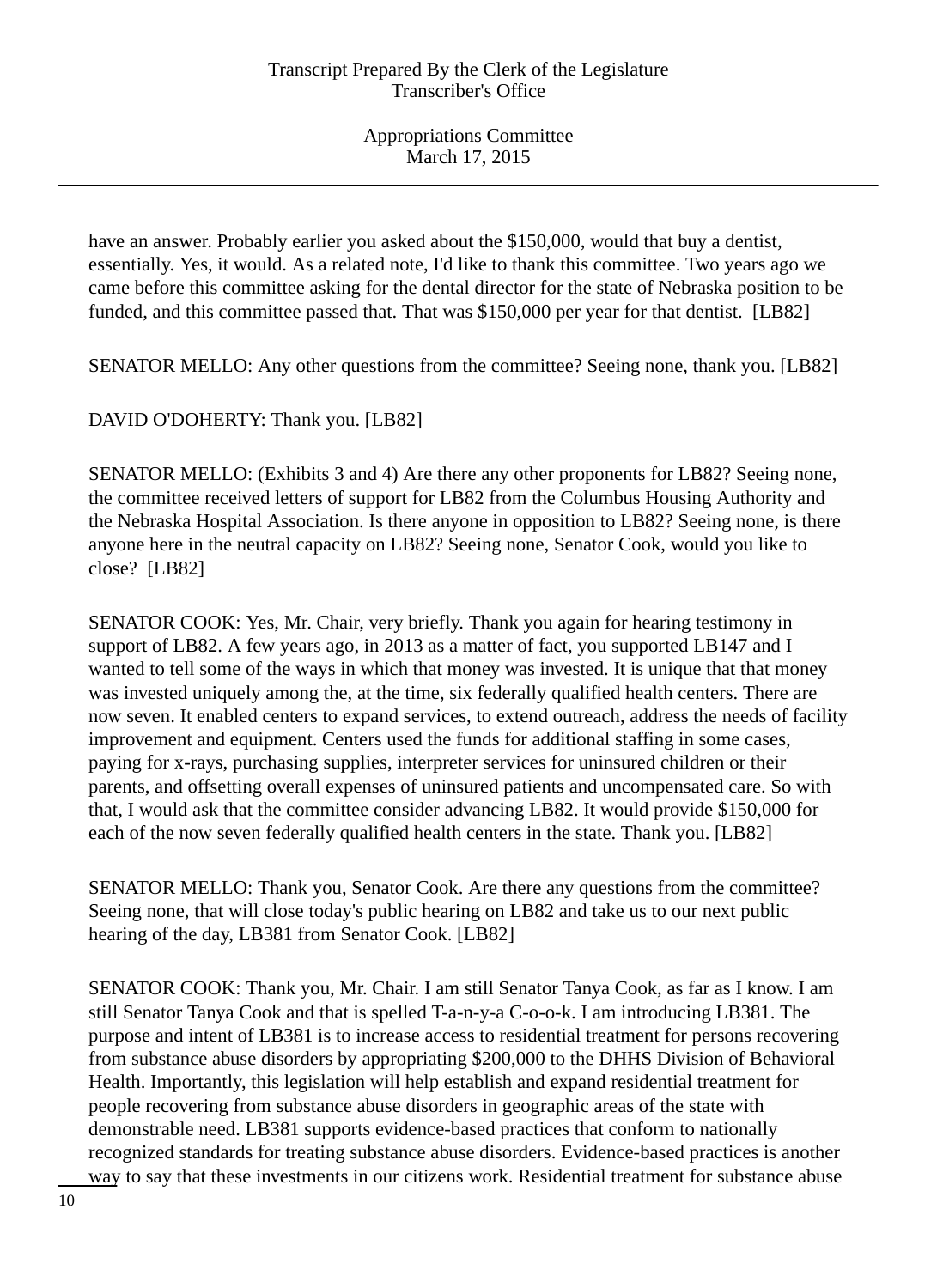Appropriations Committee March 17, 2015

works. Testimony to follow will outline just how residential treatment for substance abuse disorders can transform individuals with an amazing amount of consistency. LB381 will expand this transformational treatment by supporting expansion and administration of the programs that work the best. This is the kind of investment in our state that will yield immediate and lasting good for communities across the state. Substance abuse disorder erodes not only the individual and their families and the family's full potential, but it also erodes the community at large. With this bill hope need not be lost for these individuals or their families. Residential treatment for substance abuse disorders, as you will hear, is an environment where personal responsibility, sense of self, and sense of community are each realized. Advancement of LB381 will provide the opportunity for expansion and support of residential treatment for Nebraskans who are ready to reestablish life with a solid grounding in sobriety and productivity. I thank each of you for your thoughtful consideration of LB381. [LB381]

SENATOR MELLO: Thank you for your testimony, Senator Cook. Are there any questions from the committee? Senator Haar. [LB381]

SENATOR HAAR: I am glad you are still Senator Tanya Cook. [LB381]

SENATOR COOK: Yes. [LB381]

SENATOR HAAR: (Laugh) Thank you. [LB381]

SENATOR COOK: And that I know that. [LB381]

SENATOR HAAR: That's just a statement, not a question. [LB381]

SENATOR COOK: Oh, all right. Me too. [LB381]

SENATOR MELLO: Any other questions from the committee? Senator Bolz. [LB381]

SENATOR BOLZ: Just briefly, I think you referenced targeting the resources to high-need communities. Could you just clarify that further? How would that work, in which communities? [LB381]

SENATOR COOK: Well, it's not determined, but the agency would look at where there's a need, let's say a hole, for this kind of supportive housing situation and direct the funds in much the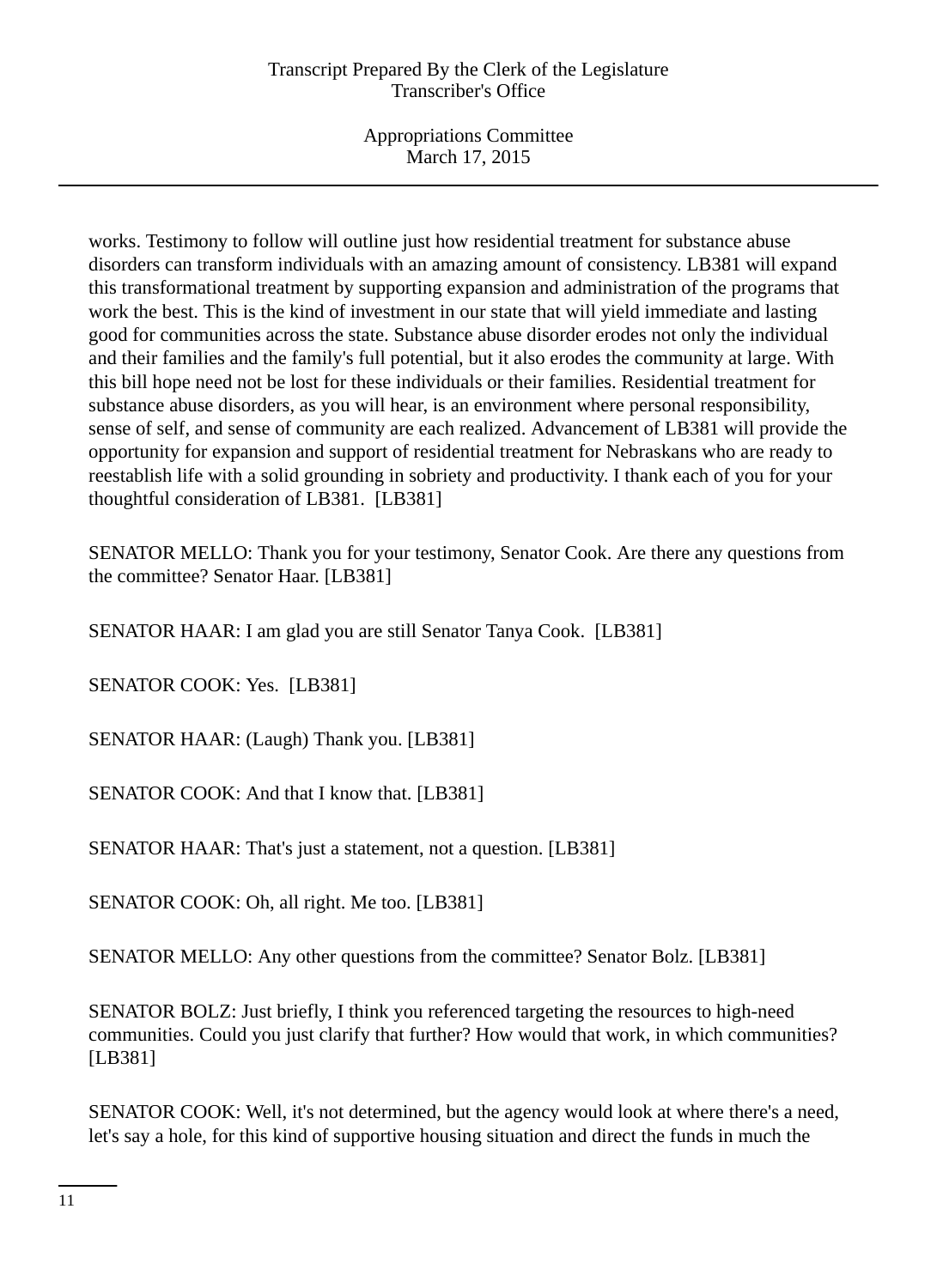same way we talked about with...when we were talking about aging, the Area Aging Offices. [LB381]

SENATOR BOLZ: Sure. [LB381]

SENATOR COOK: That's the plan right now. [LB381]

SENATOR MELLO: Thank you, Senator Bolz. Are there any other questions from the committee? Seeing none, thank you, Senator Cook. We'll next hear from proponents for LB381. [LB381]

KIRSTIN HALLBERG: (Exhibit 1) Good afternoon, Chairman Mello and members of the Appropriations Committee. My name is Kirstin Hallberg, K-i-r-s-t-i-n H-a-l-l-b-e-r-g, and I am the Nebraska outreach services staff for Oxford House, Inc., testifying as a proponent of LB381. I wish to thank all of you for your time and consideration, and Senator Cook especially for her leadership on this issue. Oxford House, Inc., is currently in its 40th year of existence. We have nearly 2,000 houses in 44 states, including Nebraska, as well as Canada, Australia, England, and as far away as Ghana. People often use the term "unique" loosely, but OHI, or Oxford House, Inc., is truly the only recovery concept of its kind, and it works, which is why new houses are opening every month in America and around the world. When I say that Oxford House works, here's what I mean. Oxford House has bridged the gap between first stopping the use of alcohol and learning how to actually live sober and maintain long-term recovery. Oxford Houses are not just a concept but real houses in good neighborhoods that are self-supported and self-governed by those living in the houses who are in recovery from addiction, and I would like to clarify that statement. All of our houses are not in good neighborhoods. We had a former outreach worker open a house in Omaha on 38th and Farnam, which is in proximity to like five bars and a crack hotel, and it's one of our most successful houses. In fact, they have...we just had chapter meetings on Sunday and they have in excess of \$3,000 in their account and they just bought a big-screen TV. So it's working well. Okay. Houses have no paid staff and they follow the Oxford House model of required eviction of anyone who uses drugs or drinks alcohol. Consequently, Oxford House residents are good neighbors and the houses themselves are affordable and costeffective. I refer you to the one-page national profile I have handed out, but last year nearly 500 U.S. cities and villages...in nearly 500 U.S. cities and villages the average resident paid just \$107 per week. I want to mention, too, that we do not...Oxford House does not own any houses. All of the houses are leased by the residents and leases are written on behalf of Oxford House Farnam, for example, and then whoever is living in the house at that time is responsible for paying the lease payments. Here are just a few numbers that show how Oxford Houses really work. Last year only 16.7 percent of residents were expelled for relapse. That's nationwide. That's almost 2,000 houses or, I mean, 2,000 beds. I think the actual number is 1,844 beds nationwide.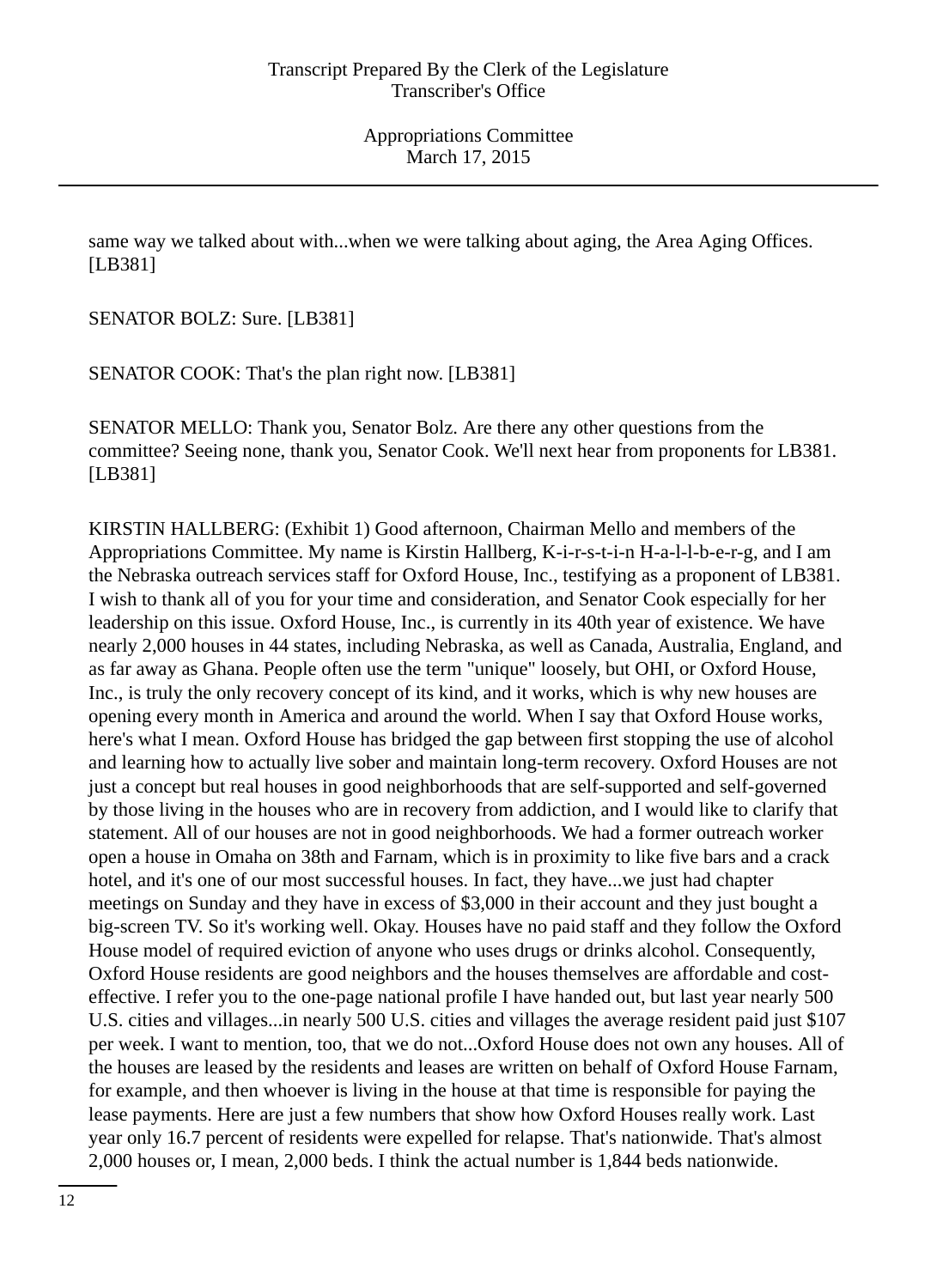Appropriations Committee March 17, 2015

Academic research from DePaul University shows overall that 87 percent of people who live in an Oxford House achieve recovery without relapse. This figure is astonishing because usual findings are around 20 percent. Again, we had our chapter meeting on Sunday and chapter one, which has 12 houses and 88 beds in that chapter, had 100 percent recovery for the month of February. That's huge, you know, considering the fact that we have a lot of offenders, exoffenders living in our homes. It's just...it's huge. I used to work in...well, I worked inpatient, outpatient, residential. None of those come anywhere near the recovery rate or the success rates that Oxford House has. Let's see. Oh, LB381 is important. The resources envisioned by this bill would allow Oxford House to expand the number of houses to other communities. We currently have 29 houses in Omaha, Fremont, Grand Island, and Kearney, with a total capacity of 228. Of the 29, 14 are for men and 15 are for women--the highest ratio of women to men in the entire worldwide network, of which we're very proud--and 8 of those 15 houses allow children to reside with their mothers. Additional resources would allow us to expand our network of houses to Lincoln, Columbus, Norfolk, North Platte, and other communities in central and western Nebraska. Experience has shown that the presence of outreach staff greatly increases the success of the houses. In the early 2000s, more than a dozen Oxford Houses were opened in Lincoln, Hastings, Norfolk, and Scottsbluff with funding from a Department of Defense grant. Unfortunately, once the grant money ran out, 100 percent of those houses, which were opened during the grant cycle, folded, primarily due to the lack of local outreach oversight. We didn't have an outreach worker out in that area. On another note though, 100 percent of the outstanding state start-up loans were repaid by the Omaha chapters. And I don't know if you're aware, but there's a state fund or a state loan fund set aside. I think it was from the 1988 Anti-Drug Abuse Act. Nebraska is...it started with \$100,000 and then, as a house starts up, they're given a \$4,000 loan, which is repaid back over a period of two years. That became optional at some point, but Nebraska is one of the very few states that kept that loan fund intact. In contrast, though, there's currently more than \$20,000 in unpaid loans that were received by non-Oxford House recovery homes. In order to qualify for that loan, you don't have to be an Oxford House. You just have to agree that you'll be self-governed and self-supporting. And there are a lot of houses that received loan money and never paid it back, but none of the Oxford Houses. I will close by sharing one of our many success stories. Diane (phonetic) moved into the Castelar Oxford House in Omaha in 2008 after graduating from the Nebraska Correctional Center for Women in York. She had little more than the clothes on her back and her \$100 gate fee. She was able to secure employment at Metro Community College, Fort Omaha Campus, doing clerical work in the admissions office. Diane and her Castelar roommates came back to the Castelar house every Christmas for several years with food and presents for all the women and children residing there. Not only has Diane retained her employment at Metro over the years, she was recently promoted to director of the Metro Reentry Program which received a \$1 million grant to provide college credit classes to offenders while they are still incarcerated. They then qualify for an additional two classes after they are released. Diane also helped organize an offender employment training class presented by U.S. Probation a few weeks ago at Metro, proof that as our founder Paul Molloy says, the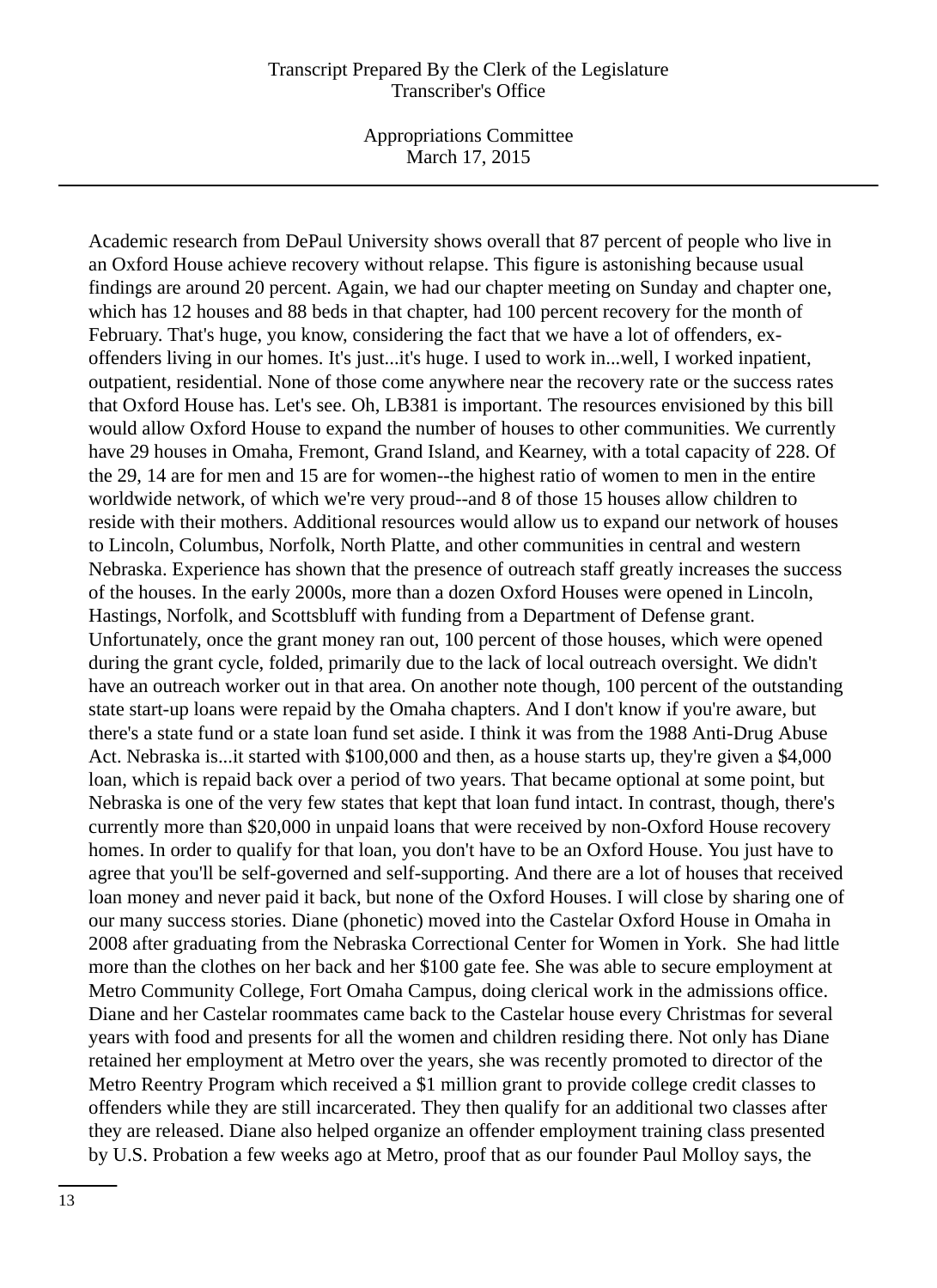inmates really can run the asylum. I'm happy to answer any questions, but I will be followed by my colleague from Texas, Chris McGuire, who can speak about how the increase in funding in the state of Texas helped, you know, how it helped expand the network down there. And keep in mind that Chris recently learned that Texas has closed three prisons. So anyway, I'm happy to answer any questions. I thank you for your time. [LB381]

SENATOR MELLO: Thank you for your testimony this afternoon, Ms. Hallberg. Are there any questions from the committee? Senator Hilkemann. [LB381]

SENATOR HILKEMANN: Thank you. It's interesting to learn about the Oxford Houses. What percentage of your money...you're a  $501(c)$ . What percentage of your money is donated of your budget? [LB381]

KIRSTIN HALLBERG: I have no idea. On that...I believe on that handout there should be...believe it's on the back of that first page, there should be a list of the states that contract with Oxford House, Inc. Right now, I can tell you right now the state of Nebraska has a contract with Oxford House, Inc. It's for \$40,000 and that covers the 29 houses and the 228 beds, and it's just normally when Oxford House, Inc., contracts with a state, the minimum is \$68,000 for an outreach worker. So I'm just working part-time...well, I'm getting paid for part-time but I'm working full-time. [LB381]

SENATOR HILKEMANN: So are you the...do you kind of oversee and coordinate the 29 houses there in Omaha then? [LB381]

KIRSTIN HALLBERG: Yes, in the state, and plus there's two in Council Bluffs and three in Sioux City that I also provide oversight for. [LB381]

SENATOR HILKEMANN: Now you also said that there's a national organization that kind of controls this. [LB381]

KIRSTIN HALLBERG: Yes, that's what the state...that's what DHS would contract with, would be the national organization. And then if we receive the funding, what we would do is hire three additional outreach workers to...oh, I forgot to mention that, didn't I? Yeah, we would hire three additional outreach workers to expand in Lincoln, Columbus, Norfolk, and North Platte. [LB381]

SENATOR HILKEMANN: Okay. And what percentage of the money that they raise is used for administration? [LB381]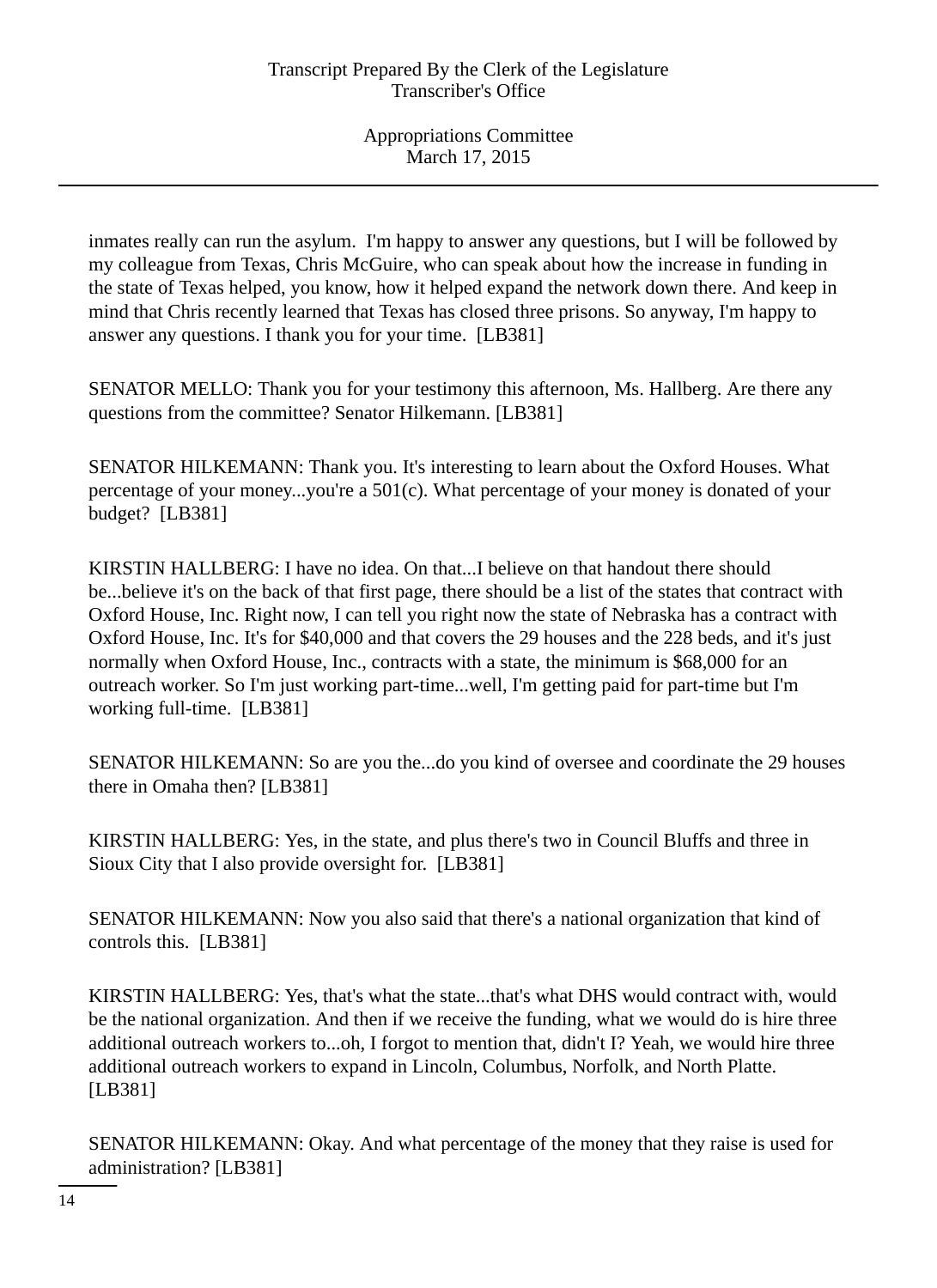KIRSTIN HALLBERG: I don't do the budget so I couldn't tell you. I can find that out for you. [LB381]

SENATOR HILKEMANN: Thank you. [LB381]

KIRSTIN HALLBERG: I can find that out for you. You're Senator...? Okay. Okay. [LB381]

SENATOR HILKEMANN: Okay. [LB381]

KIRSTIN HALLBERG: I will find that out. [LB381]

SENATOR MELLO: Thank you, Senator Hilkemann. Are there any other questions from the committee? Seeing none, thank you, Ms. Hallberg. [LB381]

KIRSTIN HALLBERG: Thank you. [LB381]

SENATOR MELLO: Next proponent for LB381. [LB381]

KIRSTIN HALLBERG: This is Chris from Texas, and I told him do not wear an orange tie and don't say the word "longhorns." (Laughter) [LB381]

CHRIS McGUIRE: It's an honor to be here and to speak to you all today. My name is Chris McGuire, C-h-r-i-s M-c-G-u-i-r-e. I'm the state outreach coordinator for Oxford Houses of Texas. I started in 2010 and was their first employee in the state. At that time, we only had 62 houses and I had a vision of all the major cities in the state, whether it be from Dallas, Houston, wherever, to bridge the gap between the prisons and also state-funded treatment centers. Since 2010, we are now at 144 houses within the state. As of last year the Department of State Health Services did an exceptional item of \$1.4 million. From what I did my research on the state of Nebraska, an average inmate in prison is about \$36,000 per year. Our return investment from that \$1.4 million was \$21 million just last year in the state of Texas. And how we break that down is we break it down to individuals not returning to prisons or to state-funded treatment centers. They get full-time jobs, which means they're getting their own health insurance. It's cutting down Medicare, Medicaid, things like that; not going back to prisons. Like I said or what Kristin was saying is by having divert courts and drug courts along with Oxford House, the state of Texas, who's well known for putting people in the slammer, closed three prisons last year with our help and the divert court and programs like that. You know, that also paid for seven outreach workers in the state. Now what she was saying is about \$60,000 goes to pay for an outreach worker. We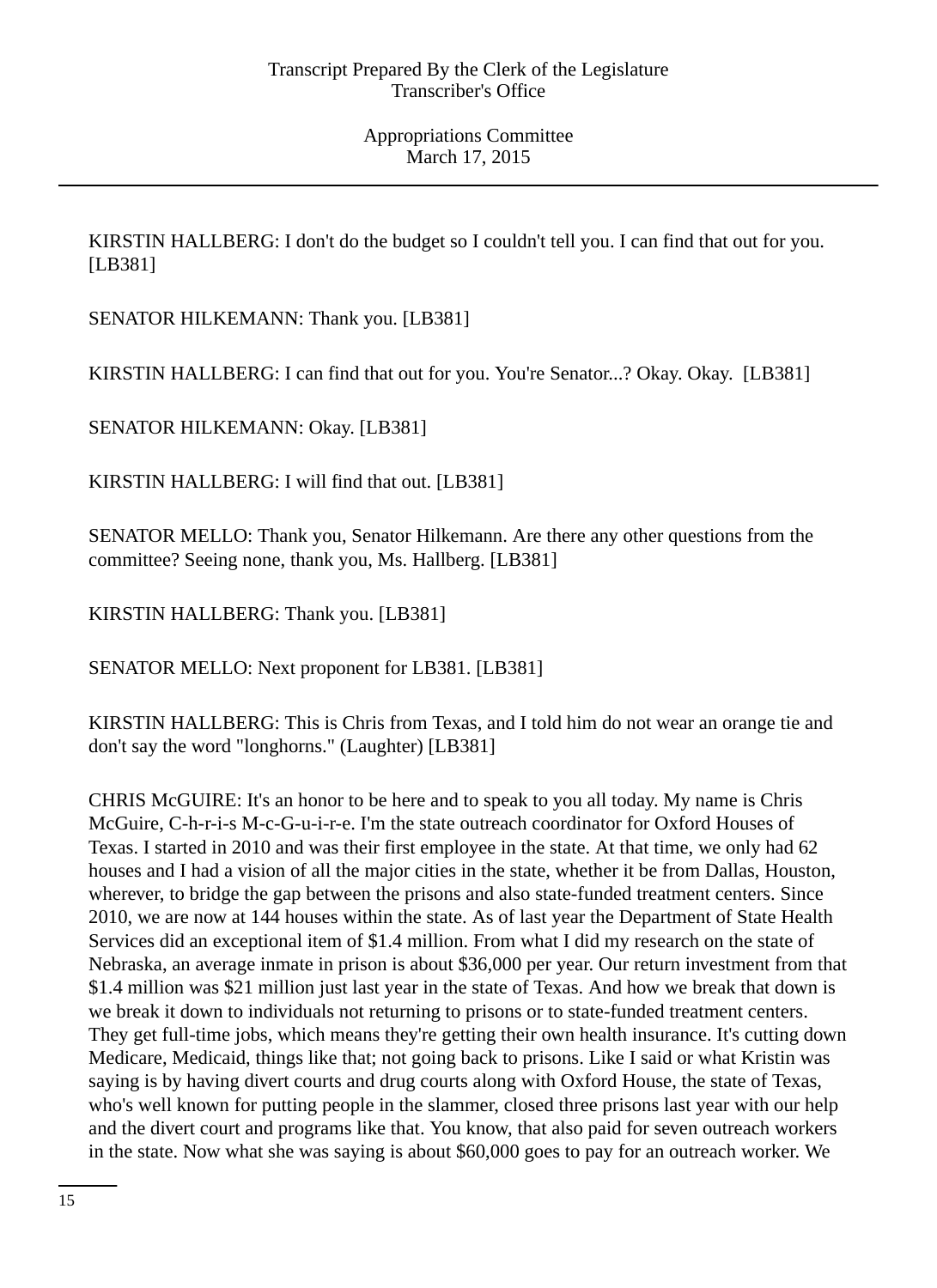don't make \$60,000. Part of that goes towards help paying for our health insurance, mileage, expenses, and things like that. So that's all I've got to share right now. [LB381]

SENATOR MELLO: Well, thank you for your testimony this afternoon, Mr. McGuire. Are there any questions from the committee? Senator Hilkemann. [LB381]

SENATOR HILKEMANN: Yes, sir, thank you for being here today. Prison Entrepreneurship Program, are you familiar with it? [LB381]

CHRIS McGUIRE: No, sir. [LB381]

SENATOR HILKEMANN: Okay. That's been a program in Texas for a long time. It also has been very good on cutting down the rate of recidivism in Texas and I wondered if that was...if you were coordinated with that program. That's all. [LB381]

CHRIS McGUIRE: No, I mean I'm coordinated with a lot of the divert courts and drugs, Judge Caruso, TORI, which is an organization, reentry organization in Texas. I'm a part of so many coalitions in Texas, it's like (laugh)...but I haven't heard of that one. [LB381]

SENATOR HILKEMANN: Okay. [LB381]

SENATOR MELLO: Any other questions from the committee? Senator Haar. [LB381]

SENATOR HAAR: Yes. And then I was wondering, do you ever have people that are released early from prison with the idea that they will be a part of Oxford House? [LB381]

CHRIS McGUIRE: Yes, they are released early. So how that works is the houses or the outreach worker can coordinate through correspondence or actually go to the prison and do an interview with the inmate. And what would happen is the house would have, say, like a designated bed for someone that's being released. Now if they get out and that house is full, then we, once they get in that house, because they got to have an address, then we get them in a house where there's another bed. [LB381]

SENATOR HAAR: Okay. Thank you. [LB381]

CHRIS McGUIRE: Last year our recidivism rate was 1 percent. Out of 144 houses, only two people committed a crime and went back to jail. [LB381]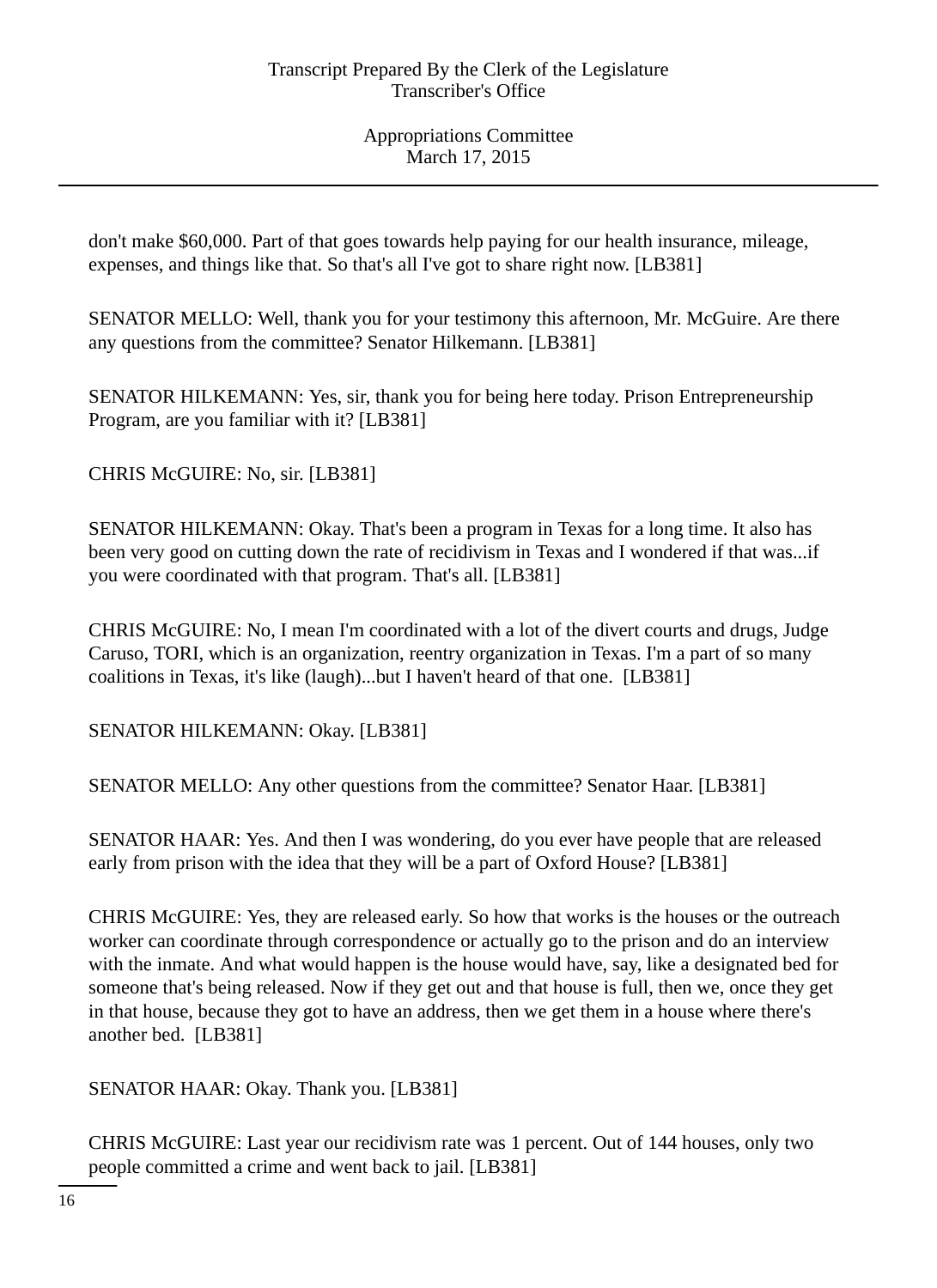SENATOR HAAR: Wow! [LB381]

CHRIS McGUIRE: That's what I said. (Laugh) [LB381]

SENATOR MELLO: Thank you, Senator Haar. Any other questions from the committee? Mr. McGuire, I have just a couple questions, more on some general background. How long does an individual normally stay at an Oxford House? When they, let's say postrelease, that individual leaves the Department of Corrections, moves into the Oxford House the next day. How long do you let them stay there? [LB381]

CHRIS McGUIRE: They can live there as long as they want, and that's one of the beautiful concepts, because most places are about making money: you know, let's get you out, get someone else in, and make some more money. You can live in Oxford House as long as you want, there's no time limit, as long as you don't drink or drug use, pay your equal share of rent, and no disruptive behavior. I lived in one for four years. There's a guy that's lived in one for 22 years that I know of. And it's built on for you to be comfortable enough in your sobriety to move on to that next step. Another problem is with individuals is it becomes their home because they had that felony, which makes it harder to get a decent place to live. [LB381]

SENATOR MELLO: Uh-huh. [LB381]

CHRIS McGUIRE: And we take pride in our houses because they're nice houses and it becomes their home. [LB381]

SENATOR MELLO: Do you see...and I probably should have asked Ms. Hallberg this question. If not, you can provide the committee afterwards. Do you see that there's...I mean is there a wait list in Texas, just for an example? And I would ask her if there was a wait list in Nebraska of people coming out of our Department of Corrections who may want to live in an Oxford House, same way it is in Texas. Is there a list of people who are trying to get in? You just don't have the... [LB381]

CHRIS McGUIRE: For us, we can't open enough houses in a month. We're averaging opening about three to four houses a month. As far as Nebraska, I can't answer that question. [LB381]

SENATOR MELLO: Okay. Okay. [LB381]

CHRIS McGUIRE: It wouldn't surprise me if there would be. [LB381]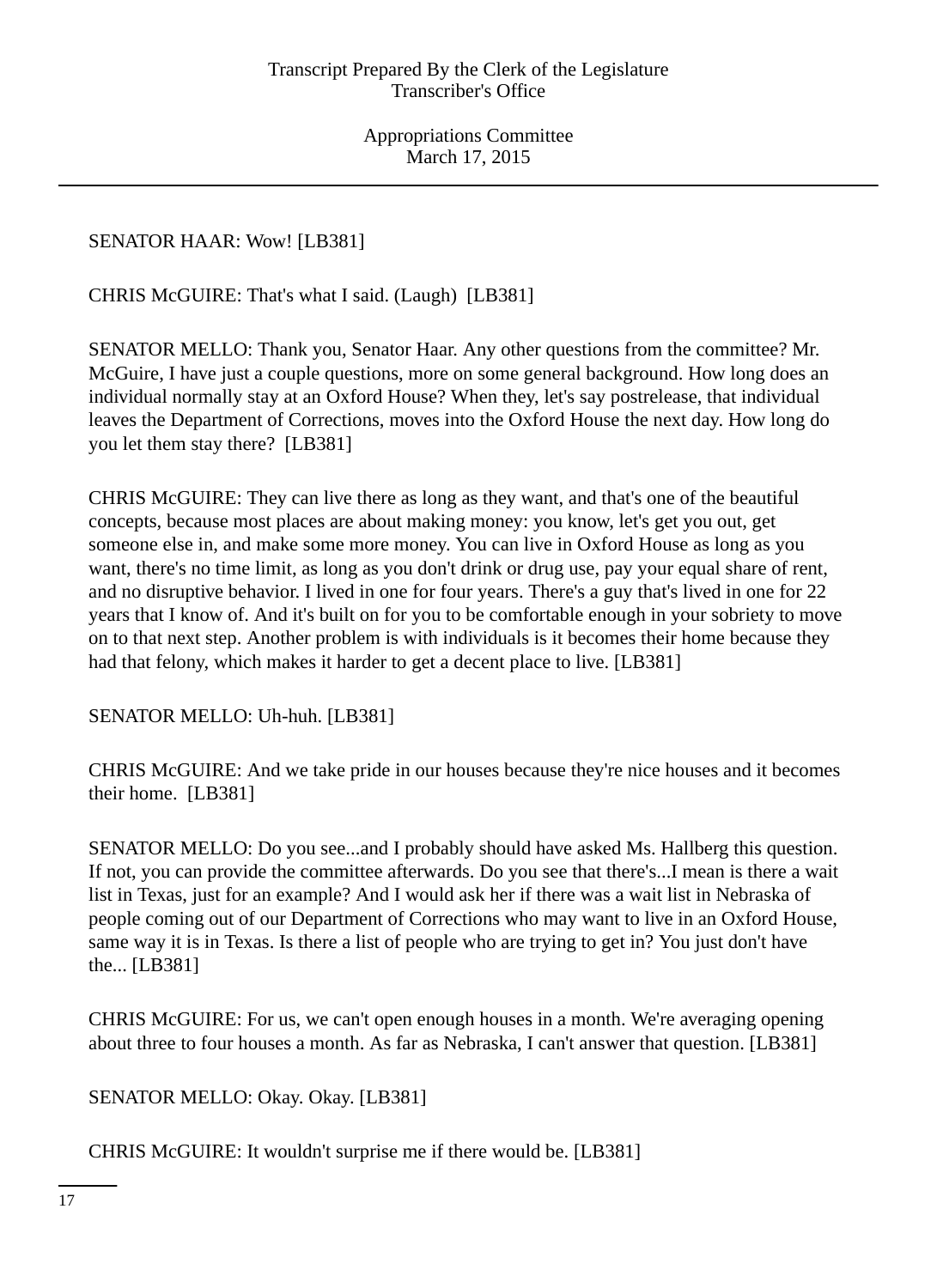SENATOR MELLO: Okay. Senator Hilkemann. [LB381]

SENATOR HILKEMANN: That prompted another question. So your program has been going on for a longer period of time. Do you have a lot of foundational or community support? Do you have fund-raisers and so forth? [LB381]

CHRIS McGUIRE: Oh, we have tons of fund-raisers. We do retreats. We go to Six Flags. We have the world convention. Every month we have chapter meetings so there's food and stuff like that. I mean there's a constant network of support, starting just from the house all the way up to the state association. [LB381]

SENATOR HILKEMANN: Okay. What percentage of the budget of your state association is raised with private funds? [LB381]

CHRIS McGUIRE: I want to say maybe 10 percent. [LB381]

SENATOR HILKEMANN: Okay. So the remain... [LB381]

CHRIS McGUIRE: Not positive. [LB381]

SENATOR HILKEMANN: Okay. Thank you. [LB381]

SENATOR MELLO: Any other questions from the committee? Seeing none, thank you, Mr. McGuire. [LB381]

CHRIS McGUIRE: Appreciate it. [LB381]

SENATOR MELLO: Are there any other proponents for LB381? Seeing none, is there any opponents to LB381? Seeing none, is there anyone here in the neutral capacity on LB381? Seeing none, Senator Cook, would you like to close? [LB381]

SENATOR COOK: Yes, Mr. Chair, very briefly. I want to get back to you, Senator Hilkemann, in terms of a breakout to the degree that we can in this region, which is called the...I think it's called the Northeast Region, how much is privately funded. And as you heard, there are varying kinds of donations. It might not come in a big chunk from foundation XYZ, but it comes. I'm thinking of a gentleman in my district who runs a business and is very supportive of people as they make their transition either out of prison back into the work force in support of helping to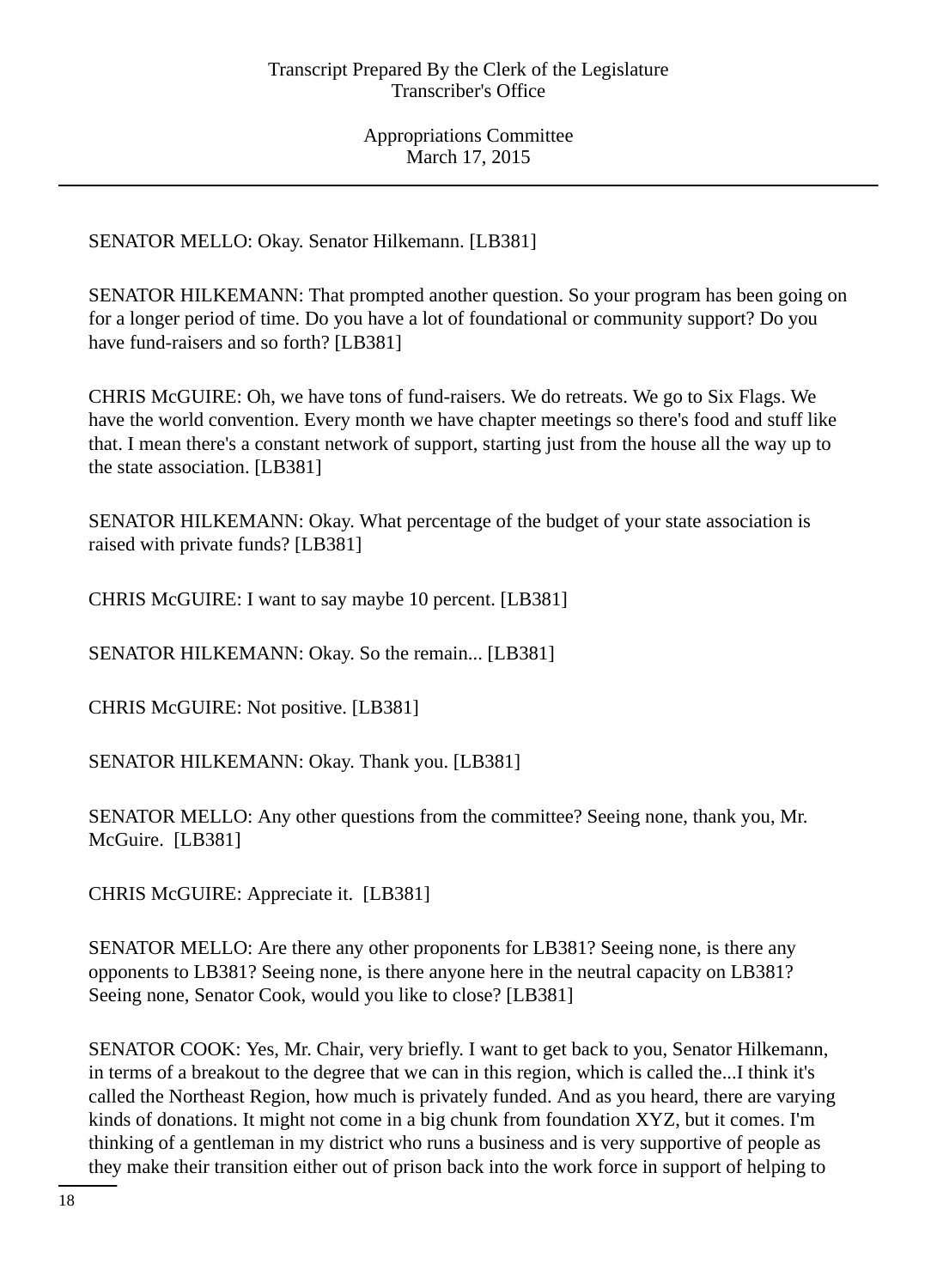Appropriations Committee March 17, 2015

maintain their sobriety who's doing some of the work himself and donating his time and materials to refurbish and purpose a house within my legislative district. So that's the kind of thing that would be more difficult to quantify, but I'm happy to research in terms of private dollars or precisely how the Oxford Houses are funded. I was minding my own business one day at the Scooter's coffee shop in...on Mormon Bridge Road in Legislative District 13 and this gentleman arrived, a young woman who happens to reside in one of the Oxford Houses, and Ms. Hallberg sort of descended upon me and told me their story. So I think it's a fantastic opportunity to be a citizen legislator, especially in an environment where we're looking at prison reform, sentencing reform. I think the time is right for us to think laterally and making these kinds of investments. When I first heard somebody living 22 years in what I would consider as somebody who's middle class who happens to not be a substance abuser, I thought, well, why would you? But guess what? Just like he said, finding safe, affordable housing where you know you're going to be reinforced in your sobriety and the behaviors that are necessary for that, stay in that safe place as long as you can. And as you heard, each person that lives there is responsible for paying the rent every month. So thank you very much for your consideration. [LB381]

SENATOR MELLO: Thank you, Senator Cook. Are there any questions from the committee? Senator Haar. [LB381]

SENATOR HAAR: Yes. Are there any other groups that you know of that might get this, some of this money? [LB381]

SENATOR COOK: This is the one, as I said, that I learned about at Scooter's. [LB381]

SENATOR HAAR: Okay. [LB381]

SENATOR COOK: I'd imagine there would be. Ms. Hallberg made indirect reference to other groups that aren't as successful at the loan repayment, so they do exist in the world. But I don't know them by name. [LB381]

SENATOR HAAR: Okay. So right now this is probably where the money would go. [LB381]

SENATOR COOK: Right now. They're most teed up to take advantage of it, especially having, from the later testimony, identified where that geographic need is already and recognizing that Ms. Hallberg is working a part-time job at more than full-time. [LB381]

SENATOR HAAR: And the statement, the inmate is in charge of the asylum, feels a little familiar. [LB381]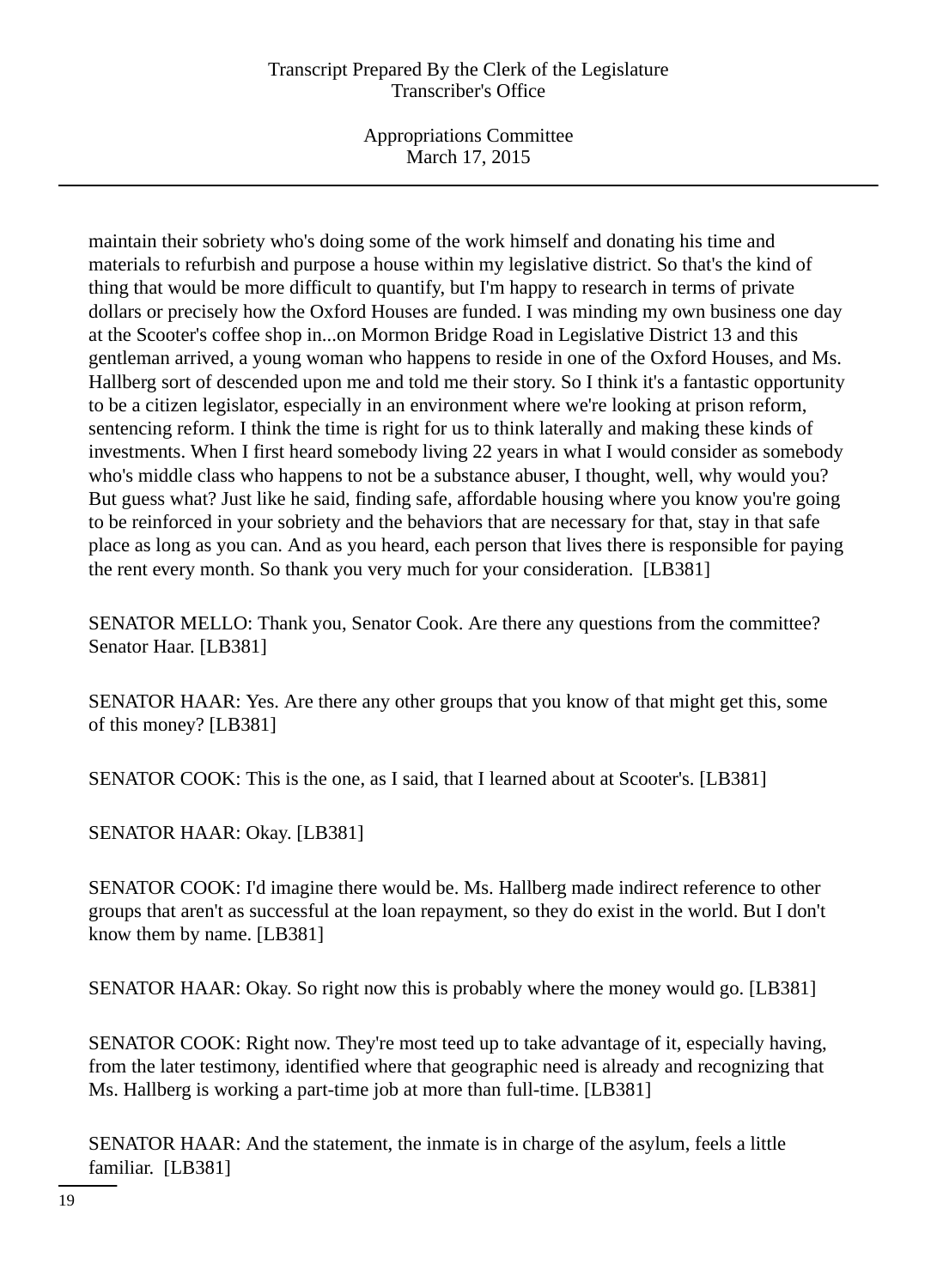SENATOR COOK: Why, it certainly does. [LB381]

SENATOR HAAR: (Laugh) Thank you. [LB381]

SENATOR MELLO: Thank you, Senator Haar. Senator Hilkemann. [LB381]

SENATOR HILKEMANN: Senator Cook, thank you for bringing this. This is the type of legislation that we need to look at. And I agree, we need to...it was like I mentioned and I've talked with other people about like the Prison Entrepreneurship Program they have in Texas, which has been extremely successful and it doesn't take excessive demands upon the public dollar and is people helping themselves and I'm all for that. Thank you for bringing this. [LB381]

SENATOR COOK: You're very welcome. It's my pleasure. [LB381]

SENATOR MELLO: Any other questions from the committee? Seeing none, thank you, Senator Cook. [LB381]

SENATOR COOK: Thank you. [LB381]

SENATOR MELLO: That will close this afternoon's public hearing on LB381 and take us to our next public hearing of the day, LB485 from Senator Stinner. [LB381]

SENATOR STINNER: (Exhibits 1, 2, and 3) Good afternoon, Senator Mello and members of the Appropriations Committee. My name is John, J-o-h-n S-t-i-n-n-e-r, Stinner. I thought I'd start with a little show and tell. And over here you have a handout that has 1 and 2 on it, and so I think this probably portrays what I'm going to talk about the best, and it's really about child abuse. And it probably was put together in 2008 or 2007 when they were talking about how we need to move forward on child abuse issues. And I'll just wait for everybody to have a copy. Does everybody have that? Anyhow, I've now lost my glasses of all crazy things. Now I can't see any... [LB485]

SENATOR HAAR: They're right over here. [LB485]

SENATOR STINNER: Where are they? Thank you. There we go. That's what happens when you go over 60, right? [LB485]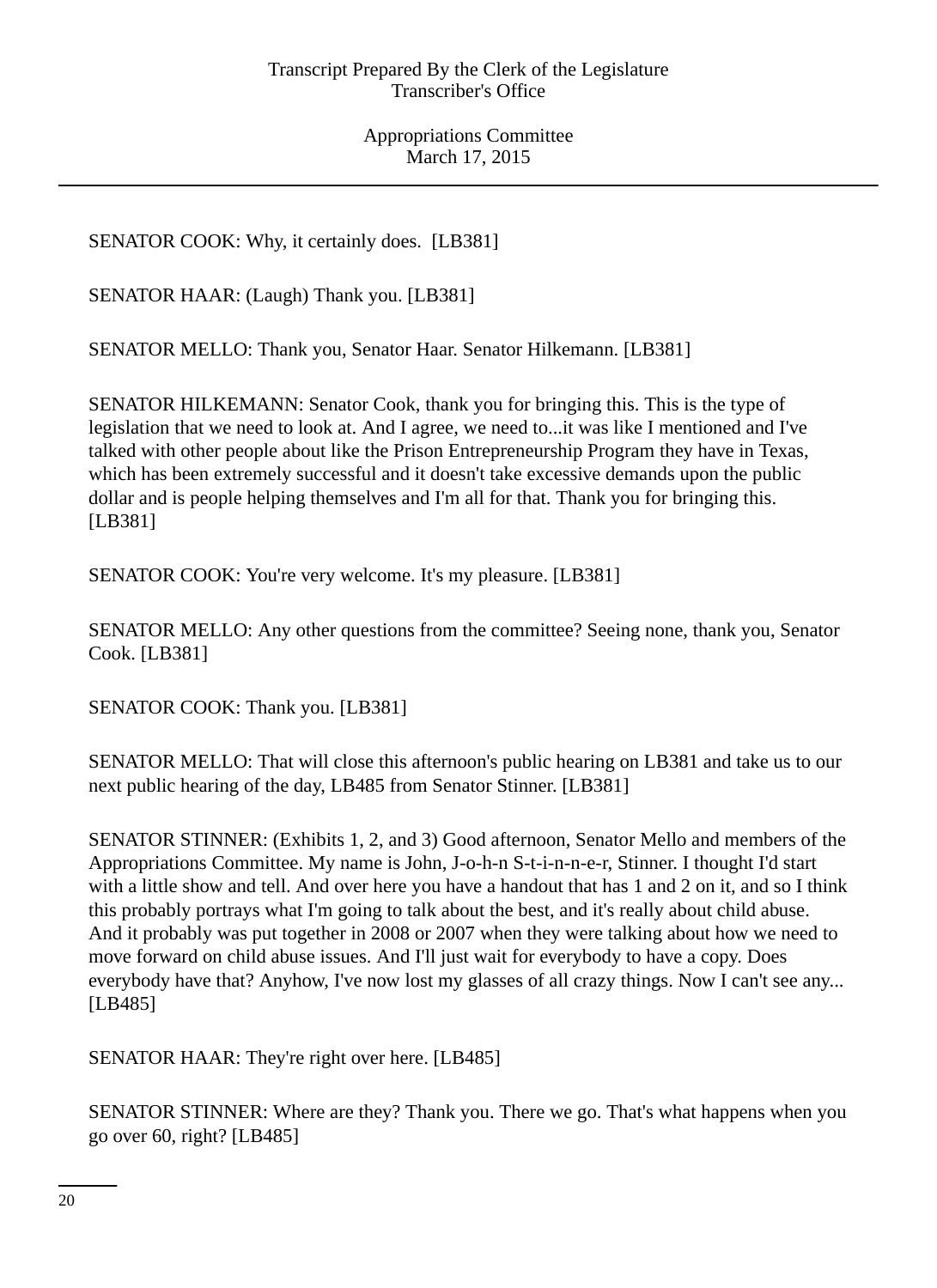SENATOR HAAR: That's what friends are for. [LB485]

SENATOR STINNER: Anyhow, the first page, number one, it starts, Robin, a typical case, Robin, age five years old, tells a teacher she's being hurt at home. And as you follow this around the circle, you can see how many people that she talks to. She talks to her teacher, her principal, a nurse, who then calls the hot line. And she gets to talk to the police. And then she goes, of course, to a doctor, so she gets to talk to a nurse, a social worker, a doctor, who then forwards her on to a detective, and then the child protective investigator and a lawyer. And about the time that she's finished...and of course you can see her in the middle: Why do I have to talk to so many people? That's 15 people by now. Let's compare and contrast where we're at today with the child abuse centers, and it's on the reverse side. Now Robin and her mom enter a child advocacy center. Her mom talks to an advocate to help her understand the system. She talks to a doctor for an examination. They try to make her at ease. It's a child-friendly place. She then is interviewed by a forensic interviewer and a team of people that are sitting away from her in a very safe...she's in a safe environment. They're watching either on camera or TV or it's being filmed. So there's only one interview that's being conducted. The trauma goes down significantly. Then, based on that interview, she could be referred to a counselor or a doctor. So anyhow, that's how the state of Nebraska wanted to proceed in 2008 when they made the law about child advocacy centers. So Nebraska has moved to a child-focused system and according to the state statutes, the purpose of child advocacy center is to provide a child-focused response to support the physical, emotional, and psychological needs of children who are victims of abuse and neglect. The law recognizes child abuse is a community problem and created a child abuse and neglect multidisciplinary investigative team in each county or continuous group of counties. To ensure the protection of the child and the quality of investigation, each child advocacy center is required to be accredited by the National Children's Alliance. To address crimes involving children, three issues must be addressed: helping the child heal from the trauma; hold the offenders accountable; assume a proactive approach to child abuse prevention through education, training, and networking. Child advocacy centers, or CACs, play a key role in addressing these issues. As you can see, there is a map we also distributed to you. On this map are located the child advocacy centers in the state of Nebraska. The one I'm most familiar with, of course, is in the Panhandle. And we were fortunate in the Panhandle that they did set up three satellites, so CAPstone is housed in Gering, Nebraska. It has an office in Sidney, which is...I believe it's Cheyenne County. Box Butte County has Alliance and, of course, Chadron has a satellite as well. Interestingly, there is only one forensic interviewer that covers all of these and last year this one full-time, certified forensic interviewer worked 302 interviews and they also did 93 hair follicle tests, for a total of 382 cases. And these referrals generally come from, and almost always come from, the hot line of Health and Human Services, they come from the law enforcement, and district attorneys. And some of these cases have to be worked immediately. Some of them you may have a little bit of time. But this interviewer works...is available 24 hours, 7 days a week. And the other thing I did want to add is Lincoln does have the satellite system too. It's in York. And I believe Nebraska City is the other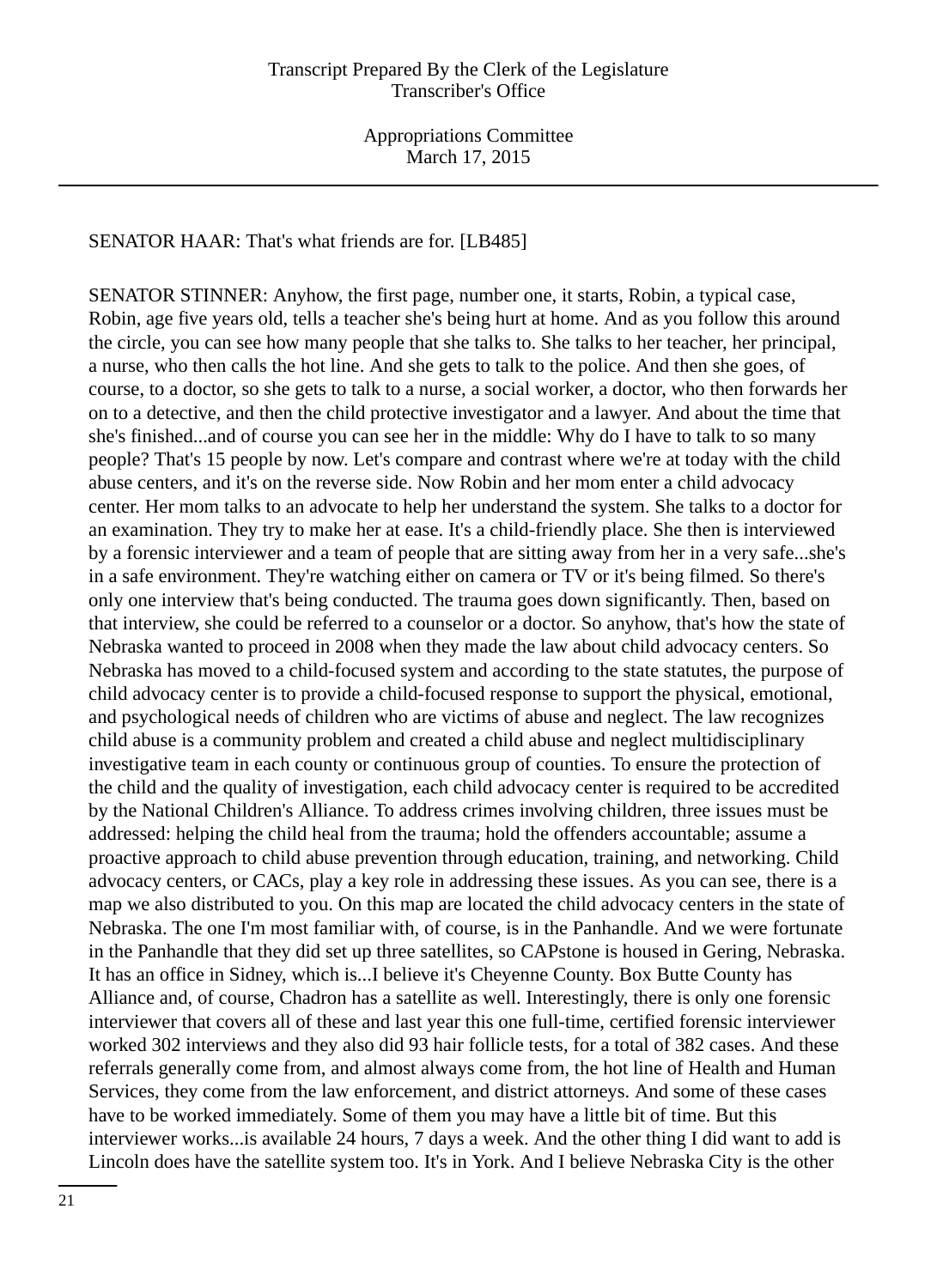Appropriations Committee March 17, 2015

one. Omaha has participated in the program, but that's Sarpy and Douglas. And then I think they have 16 Iowa or something along those lines. So my takeaways are that the child advocacy centers put the child first to help them heal, and number two is to use the CACs has the result in increasing successful prosecutions of child abuse perpetrators. LB485 was introduced to fund an unfunded mandate imposed upon county government. Section 28-728 mandates that each county attorney or county attorney representing a contiguous group of counties is responsible for convening a child abuse and negligent (sic--neglect) investigation team. Each team shall include protocols and procedures for, and I quote: Arrange for a video-recorded forensic interview at a child advocacy center for children who are 3 to 18 years of age and alleged to be victims of child...or sexual abuse or serious physical abuse or neglect, have witnessed a violent crime, are found in a drug-endangered environment, or have been recovering from a kidnapping. LB485 will provide funding for this state-imposed mandate by appropriating funds for CACs to operate accredited satellite offices so video-recorded forensic interviews will be provided that are accessible to children, their families, and law enforcement. The need for this funding is well documented. The Nebraska Alliance of CACs has conducted a statewide needs assessment that identified areas where children were not interviewed, as required by the mandate. The survey discovered that only 60 to 70 percent of the children whose allegations fell within the statutory mandate were interviewed as required by law. This leaves up to 3,000 across this state that do not have access to a CAC in a time of trauma. And the reasons for the failure? Limited resources, such as time and distance for the first responders who are child protective service and law enforcement, and limited resources for family to travel to the current sites of the CAC. The answer is to provide satellite locations closer to the victims' homes and to provide a statewide outreach coordinator. LB485 will provide the funding for satellite offices and the statewide coordinator to meet the needs of Nebraska. The CACs in Nebraska have identified nine areas where satellite offices would dramatically provide more access to Nebraska's existing nationally accredited CACs. The benefit of the CACs' satellites are: satellites are a cost-effective means to provide a CAC child-friendly interview room and trained interviewers; satellites would reduce the drive time for children and their families; satellites will save time and money, not only for family but also reduce the cost of professionals conducting investigations, such as law enforcement and the Department of Health and Human Services. National data shows service delivered models...national data shows that service delivery models saves court, child protection, and investigative dollars, averaging \$1,000 per child abuse case, compared to non-CAC communities. A study done by CAC...by the CAC in Lincoln shows the cost savings for opening a satellite center in York, and I do have their detail here if you want to take a look at it. It was \$23,444 for that one location. York is 45 miles away. I will submit to you, Chadron is a two-hour drive, so there's probably, if we put those numbers together, you could take that times two or three. The statewide coordinator would fulfill the role of the liaison between the various CACs to get the right services to the right places at the right times to provide effective care for the child and evidence for any prosecution across the state. This role would be performed under contract with the private sector to include the performance of staff functions and monitoring the outcomes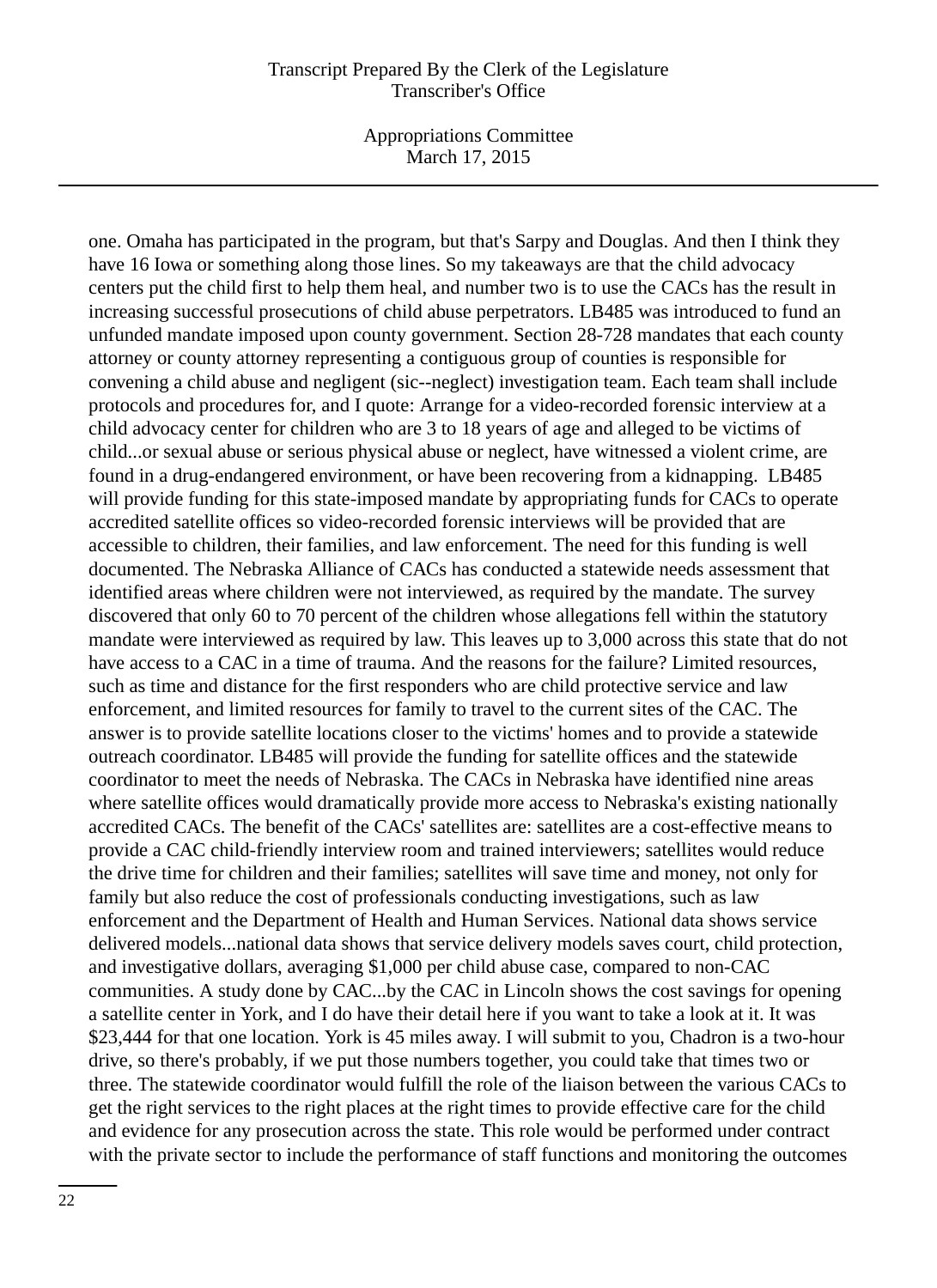of CACs statewide. The statewide coordinator will support the proactive approach to child abuse prevention through education, training, and networking. Questions were raised about the language of LB485. In order to clarify the intent, the Bill Drafter's Office has prepared AM584 that references the existing definitions of a child advocacy center. I would urge the Appropriations Committee to adopt the provisions of AM584 as an amendment to the mainline budget bill. The state of Nebraska should fund the unfunded mandates to help heal children who have experienced trauma and hold the perpetrators accountable. Thank you. [LB485]

SENATOR MELLO: Thank you for your testimony this afternoon, Senator Stinner. Are there any questions from the committee? Senator Haar. [LB485]

SENATOR HAAR: Yes. It's not quite clear to me. Are these already set up or...? [LB485]

SENATOR STINNER: Five are already set up. [LB485]

SENATOR HAAR: Okay, and this would expand it. [LB485]

SENATOR STINNER: And I believe that's right, and this would include four more. [LB485]

SENATOR HAAR: Okay. And who's supporting them right now? Is it just the counties? [LB485]

SENATOR STINNER: Right now we're stretched. At least I know in the Panhandle we have a lot of fund-raisers. We get some grants and we're stretching dollars. Like I said, we have one forensic interviewer right now that's full-time, and a full-time coordinator. And that's...it's a pretty low-budget place. But if you ever wanted to spend two hours in a really bad space, you know, that would be it--really tough situations. [LB485]

SENATOR HAAR: Good. Thank you. [LB485]

SENATOR MELLO: Thank you, Senator Haar. Are there any other questions from the committee? Seeing none, thank you, Senator Stinner. [LB485]

SENATOR STINNER: Thank you. [LB485]

SENATOR MELLO: We will first hear proponents for LB485. Can I just get a show of hands how many people are going to testify on LB485? Okay. Thank you. [LB485]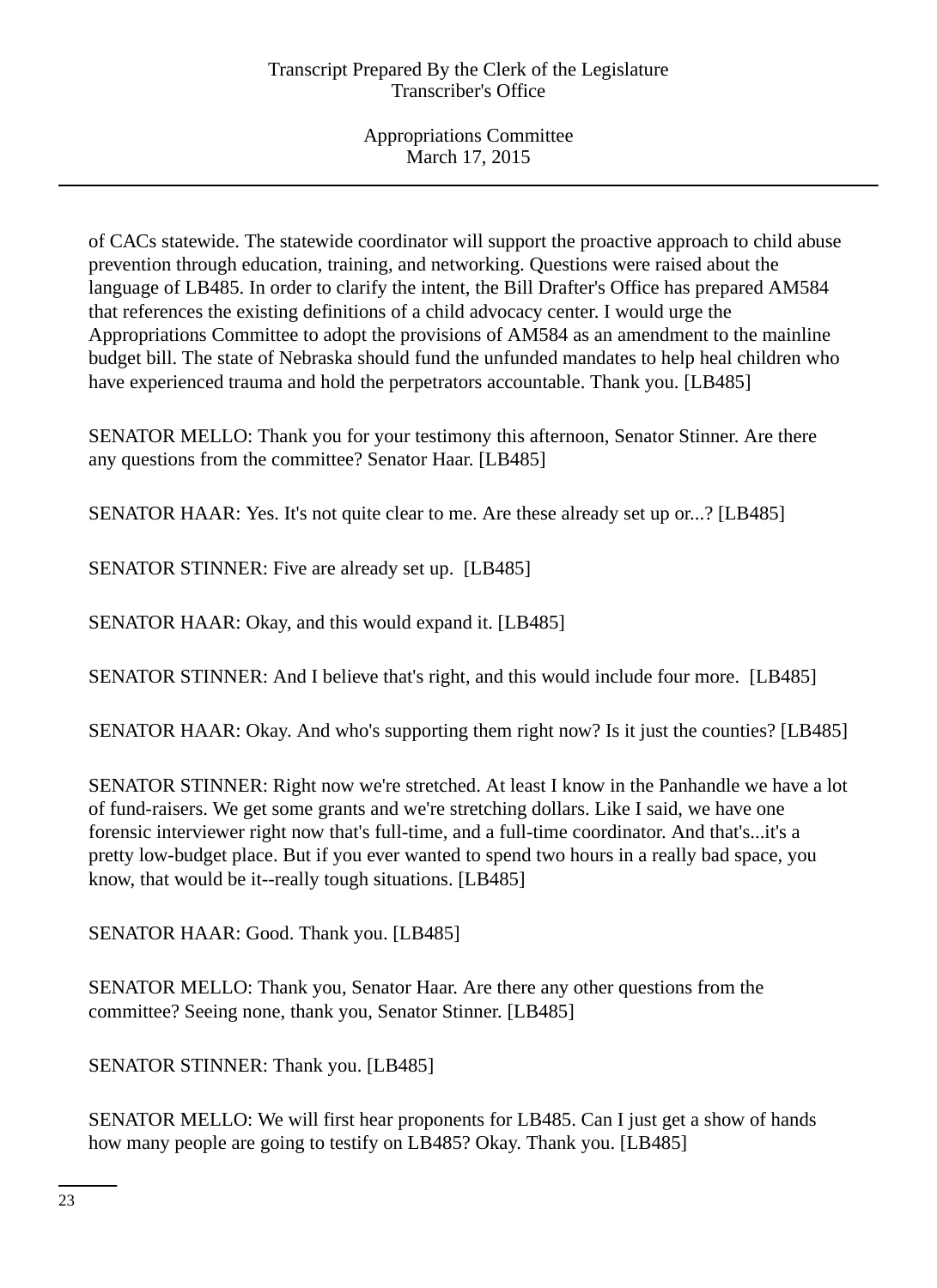Appropriations Committee March 17, 2015

IVY SVOBODA: (Exhibits 4 and 5) Senator Mello and committee members, my name is Ivy Svoboda, spelled I-v-y S-v-o-b-o-d-a. I'm the executive director of the Nebraska Alliance of Child Advocacy Centers. Thank you, Senator Stinner, for bringing this initiative forth and your thorough understanding of the child advocacy center model. Over the last 15 years this Legislature has adopted policies that ensure a coordinated approach to child abuse investigations. We all know that multiple agencies respond best when they work together. Today a clear and deliberate policy drives the child abuse investigation process for law enforcement, child protective services, prosecutors, and child advocacy centers. Nebraska has seven nationally accredited child advocacy centers that are mandated through the Nebraska Legislature to be involved with the child and family during the investigation of a child abuse and neglect allegation. These centers support law enforcement and child protective services, provide forensic interviews, medical exams, and support to child victims and their families during this process. In 2014, the center served more than 5,100 children in Nebraska. Under...40 percent of those children were under the age of six. Sexual abuse, serious injury, and neglect were the most common forms of abuse investigated. Even though all of our 93 counties are assigned to a child advocacy center, we continue to see that about 30 to 40 percent of the children that should be seen at the center, according to state statute, are not getting there. As Senator Stinner mentioned, it's because of all the reasons in statute in (28-)728 that children might not be there: the serious physical abuse or neglect, allegations of sexual abuse, children who have witnessed a violent crime, possibly those found in drug-endangered environments, and those required from kidnapping. Why are we missing these children? Simply put, it's due to access. In some of the areas in the state, a family has to drive two to four hours to the center. A law enforcement officer, who is the only protecting agency for that entire county, is taken away from their duties for an entire day to drive to the center and participate in the coordinated investigation response. We support Senator Stinner's solution to this issue--create satellite locations to offer support. Satellite centers will be connected to existing accredited centers and assisted by a statewide outreach coordinator. This is the most efficient and effective way to deliver investigative services for children and families throughout our entire state. Our issue in Nebraska is no different from others across the United States. In fact, our national accrediting body of child advocacy centers in Washington, D.C., recognizes that satellites accomplish three things: One, satellites improve efficiency of child abuse investigations; two, they improve the access to services for victims of child abuse; and three, most importantly, satellites improve the quality of service to ensure that each child gets the best care and service during a child abuse investigation, regardless of where they live. We intend to use the national accrediting guidelines for the creation of satellite centers with your support. On behalf of the Nebraska Alliance of Child Advocacy Centers, I'd like to thank the Appropriations Committee for putting the needs of our most valuable...vulnerable children--and they're most valuable--citizens at the forefront. I also have letters of support on behalf of others dedicated to this initiative. I have one from the Attorney General's Office, the Nebraska County Attorneys Association, Voices for Children, Nebraska Coalition for Victims of Crime. I have seven letters from local police departments, and I have 105 signatures from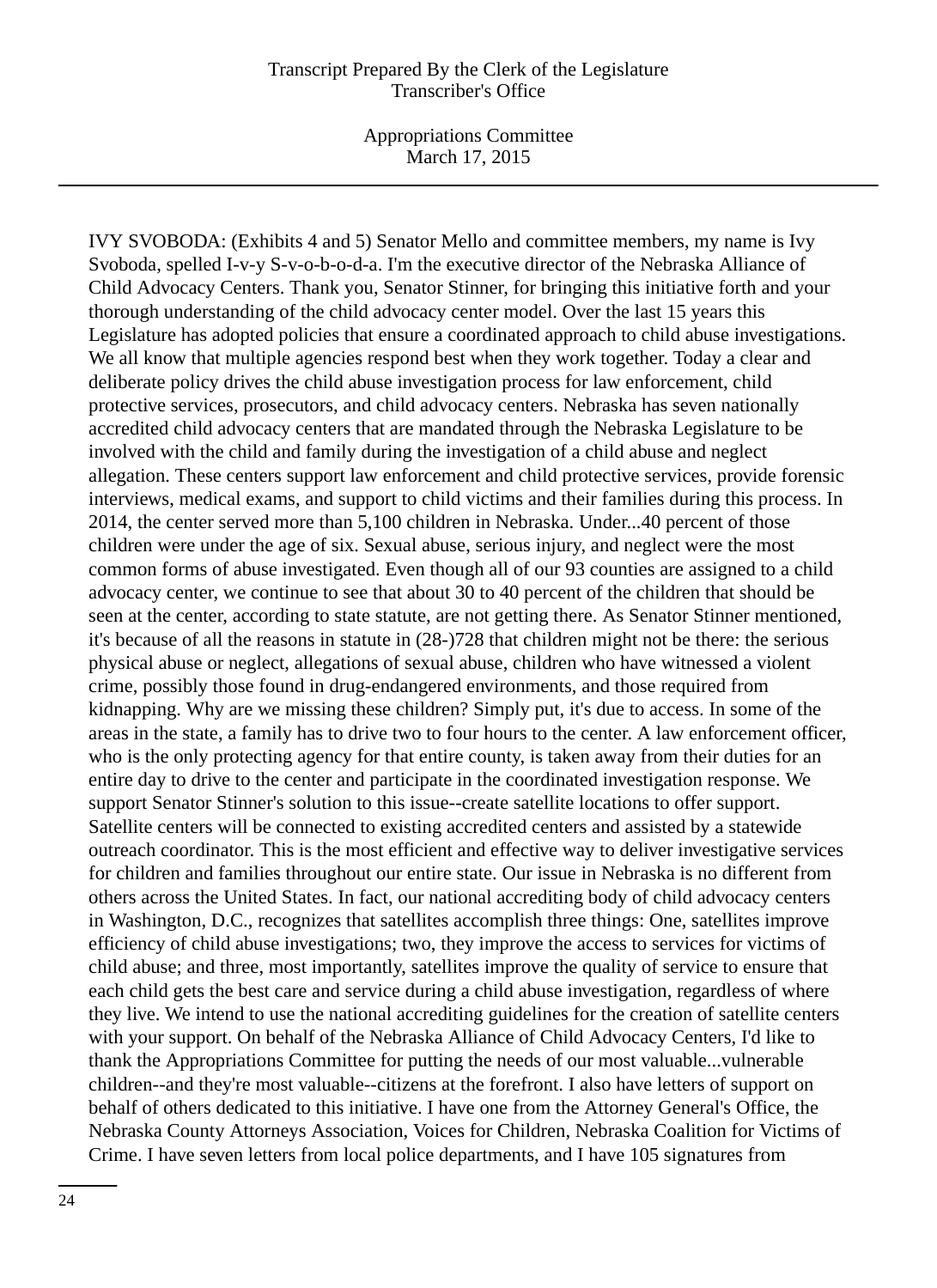multidisciplinary team members across the state, and letters from all seven CACs and from their various board members. I also wanted to address the question. Both the Gering center and the Lincoln center received a \$50,000 start-up fund for those satellite offices from our national accrediting body. And the Lincoln Child Advocacy Center has our two first accredited satellites in the nation for us, so we're kind of proud of Nebraska and proud of the services that are being provided. [LB485]

SENATOR HILKEMANN: Thank you, Ms. Svoboda. Do we have questions of the committee? Senator Bolz. [LB485]

SENATOR BOLZ: Good afternoon. How many kids are being provided through centers versus how many kids are being provided services in communities without centers? Can you just split it apart a little bit for me? [LB485]

IVY SVOBODA: Right now we don't...of the 5,100, we had probably about I'd say 200 or 300 of those, 200 to 250 were served at the satellite locations. [LB485]

SENATOR BOLZ: You...I guess what I'm trying to get at is that one of your letters of support says that as a result of the coordinated response of child advocacy centers, communities with a center save, on average, \$1,000 per child abuse case. So does that mean that we would save \$200,000 a year if we were able to ramp up in other satellites or would you split the numbers out differently? [LB485]

IVY SVOBODA: I would say that of the children that are not being seen, so if we're not seeing the 30 to 40 percent that were not being seen at the centers, that's where we would be saving those dollars there. That \$1,000 per child is for the child advocacy center model across the nation, so it would pertain to kids being seen anywhere, from the satellites or the centers. [LB485]

SENATOR BOLZ: Okay. Thank you. [LB485]

SENATOR HILKEMANN: Are there additional questions from the committee members? Seeing none, thank you very much for coming, Ms. Svoboda. Additional proponents? [LB485]

BRENT LOTTMAN: Good afternoon, committee members. I'm Brent Lottman, B-r-e-n-t L-o-tt-m-a-n, and I'm the Nemaha County Sheriff from down in Auburn, and I'm here to testify in support of LB485. And to give you a brief history, when the law was changed, changing the requirements as to when we need to have the 3- to 18-year-olds see forensic interviewers to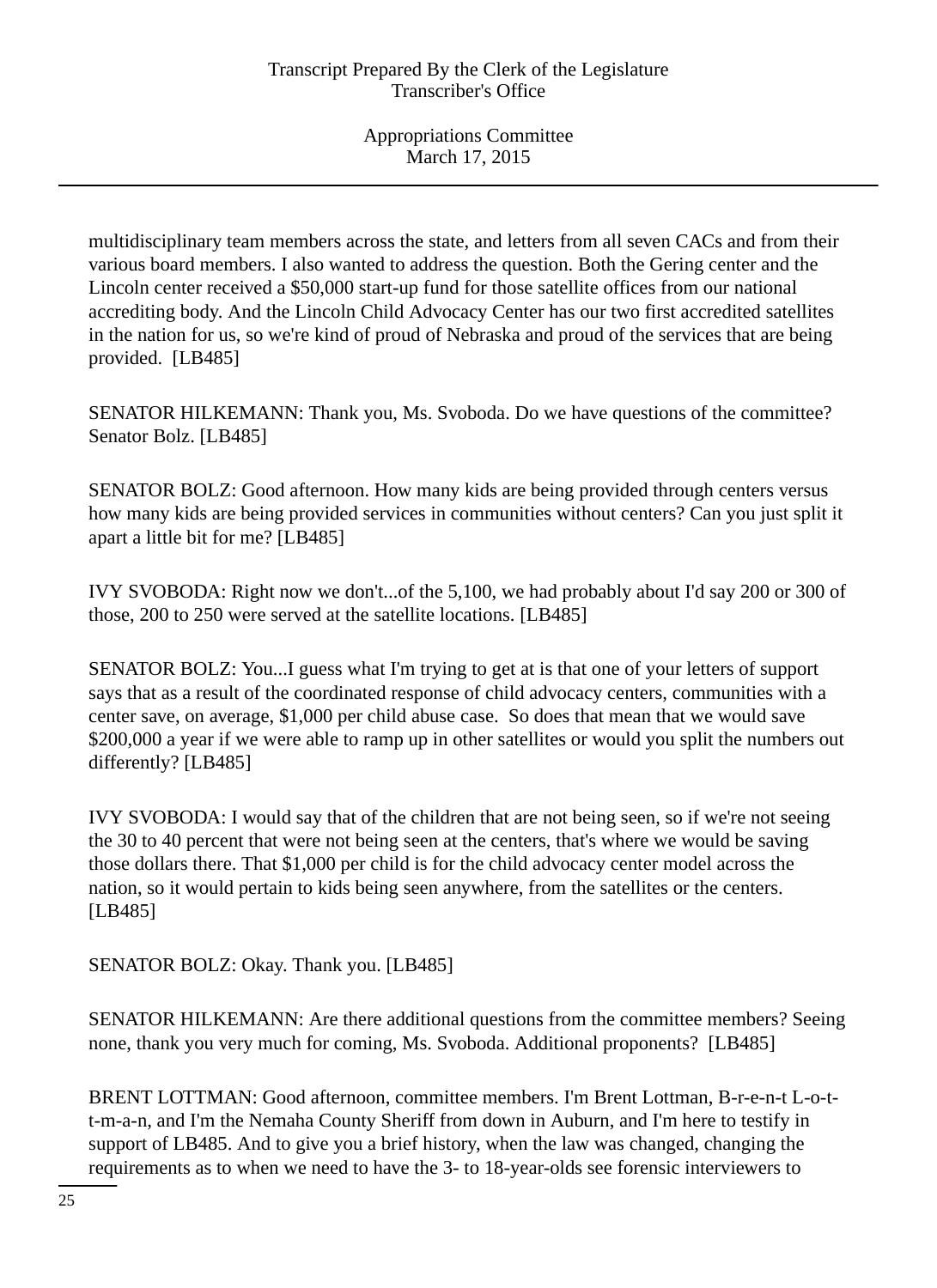Appropriations Committee March 17, 2015

follow up on not only crimes where they were victims or placed in drug-endangered environments, but also this includes a lot of the domestic assault type of crimes where the kids aren't directly involved as victims or suspects, as the criminal justice system sees them, but as viewers of that activity. It did increase the need for us to have these youngsters interviewed. We were using...we started with Project Harmony in Omaha a long, long time ago, and then we've been using the child advocacy center in Lincoln for a long time. When we would do these, we would take child protection workers out of typically Nebraska City or Falls City. They would drive to Lincoln. I would have to pull a deputy away and spend an hour and a half driving each way, not to mention the time of the interview, and have them unavailable to deal with the business we usually deal with. And so when the idea of satellite came to be here probably a little over a year ago, actually it's been a year and a half ago I think, I was for it. It's been put in place in Nebraska City and it is much, much easier for us to do that. It cuts down on the amount of time and mileage that Nemaha County spends paying salaries and wear and tear, things like that. It also cuts down on...I'm assuming with the Department of Health and Human Services, seeing sending their people around driving back and forth from Nebraska City and Falls City to Lincoln instead of ten minutes down the road to the CAC satellite center. I think a question was asked by one of the senators regarding payment. Just to let you know, we do actually pay in. When the satellite model came in, Nemaha County pays \$1,800 a year toward that out of county funds. And we saw it as a cost savings. Both the county attorney, myself went to the commissioners and asked them to do that because it was a savings to us and the county both in terms of just spend it that way instead of gas and manpower. So...and that's the convenience for myself and my office. What probably is a bigger issue that we see, and I've worked some of these cases myself, is the benefit to the child and to the child's family, as Senator Stinner indicated. What we see is these children are victimized, so we try to minimize the influence we have with them and just have one single interview, as you saw on the illustration there, and then that seems to work pretty well. We then would have to go to Lincoln. Finding transportation sometimes was not the easiest situation. Many of these families are not typical people who would drive to Lincoln for the day or whatever, of limited means, things like that. We would make arrangements when possible. That was not always easy, as law enforcement vehicles are set up for a specific purpose, and hauling families is typically not the purpose of that. Probably be best if it was; that's not the situation. And so there were always logistics issues going to Nebraska City. People see that and they don't think anything about it because that's a place they go to shop and things like that. The child doesn't have that unknown drive. They know where they're going but they don't know what for. It's a half-hour drive versus an hour-and-a-half drive. They get there, they feel closer to home, they're not scared by the big city sometimes. And so the impact on the child is much less this way. And prosecutor is going to talk here next, but I think it also is helpful for the prosecution side of it. They don't have that additional stress. They get a good interview where both law enforcement and CPS are available to assist with that forensic interviewer via CCTV typically. So I guess what I would do is I'd just suggest, if nothing else, while we appreciate the funding to minimize the effects on our offices, I can tell you that my experience has been children victims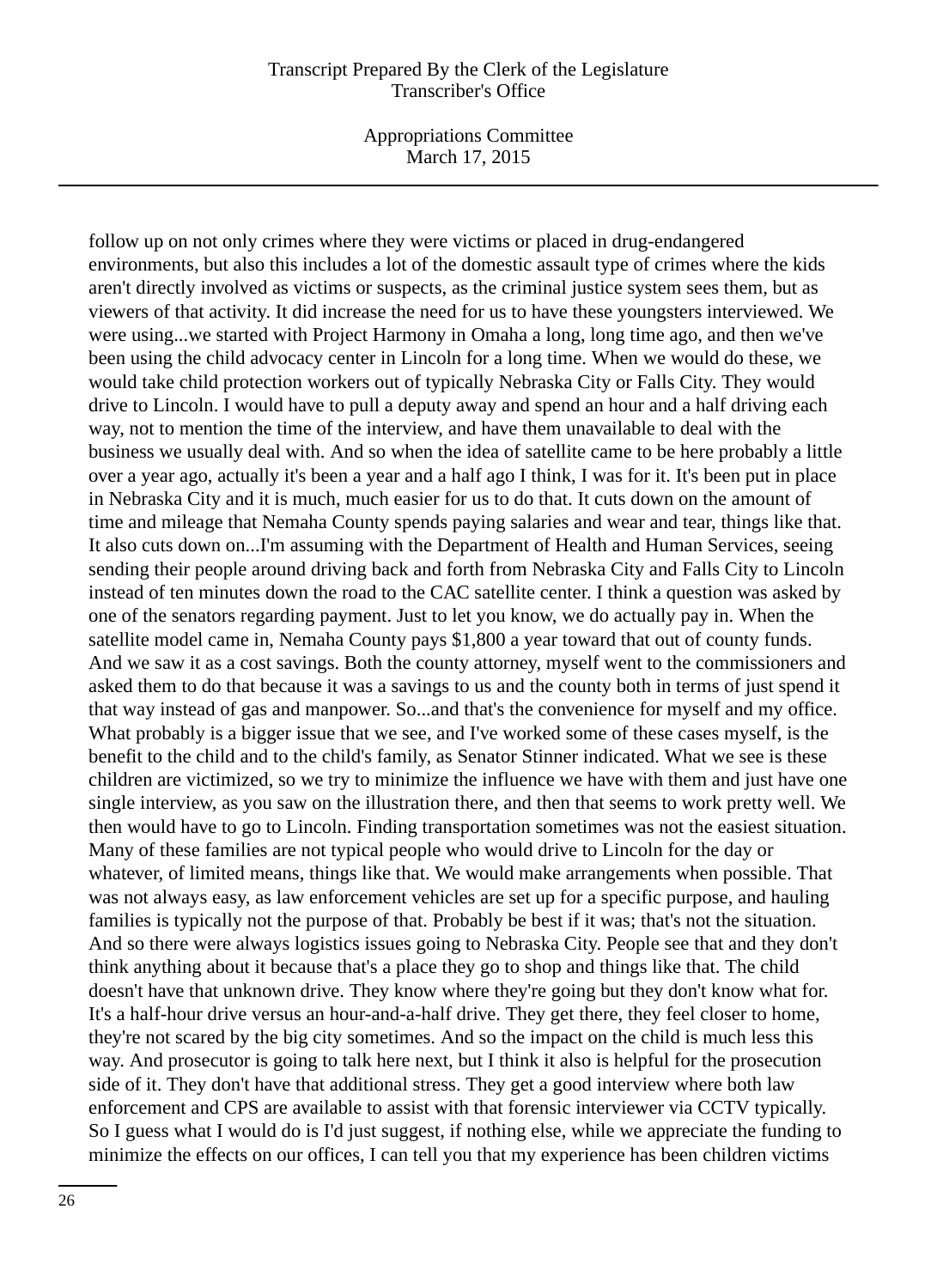do appreciate having these satellite centers available to them to minimize the additional trauma that they've already gone through. [LB485]

SENATOR HILKEMANN: Thank you very much for your testimony. Are there questions of the committee? [LB485]

BRENT LOTTMAN: Thank you. [LB485]

SENATOR HILKEMANN: Thank you, Officer. [LB485]

JOE KELLY: Members of the committee, my name is Joe Kelly, K-e-l-l-y. I'm the Lancaster County Attorney. I'm also a board member on the CAC located here in Lincoln for southeast Nebraska. The discussion of CACs for prosecutors always begins in "the way it used to be." There's been allusions to that already. The child was no different than any other witness and so often was giving that initial police interview in a smoke-filled detectives' room with gray metal desks, a totally unfitting setting for a child and not productive to that extent as well. The emphasis of the CACs and the system that we utilize today talks about a trained forensic interviewer conducting the interview in a child-friendly, child safety environment, a safe child environment. It is night and day from what I described. It also produces that single forensic interview that leads to more successful prosecution. In the early days of the CAC here in town, experienced prosecutor...or, excuse me, experienced investigators would often say, I think I know how to interview this child. And if they didn't have that sort of training and experience, they didn't have that much luck, they weren't that successful. And many of them in later years came to me and said: I never knew how to interview a child; watching these trained forensic experts at the CAC is really something to behold. So it is an entirely different skill and skill set. Of course, at the CAC, like Project Harmony in Omaha, Lincoln here, the medical exam quite often follows the forensic interview depending on the type of the case. So we're reducing the trauma to the child in this terrible situation, trying to lead to a successful prosecution. The disciplines are all working together. The role of the satellites, as has already been said, of course reduces the stress for the family and the child having to come, in our case, York, from York or Nebraska City and, rather, being able to do that forensic interview in those communities. But I should also add and want to add, it improves the investigation. For the smaller agencies, one or two officers making the trip to Lincoln means probably nobody is back there working with the county attorney on the search warrants and the things that you need to do initially in that investigation. Even if it's a delayed report of the child abuse, there could be valuable evidence that is there that may not be there as soon as the perpetrator learns that the child has gone forward and talked to the police. So the fact that you can continue that investigation or at least have part of your office continuing the investigation is very helpful. And with all violent crimes, that 24 hours, the first 24 hours of the investigation, is quite often the most important in the investigation. If those officers remain in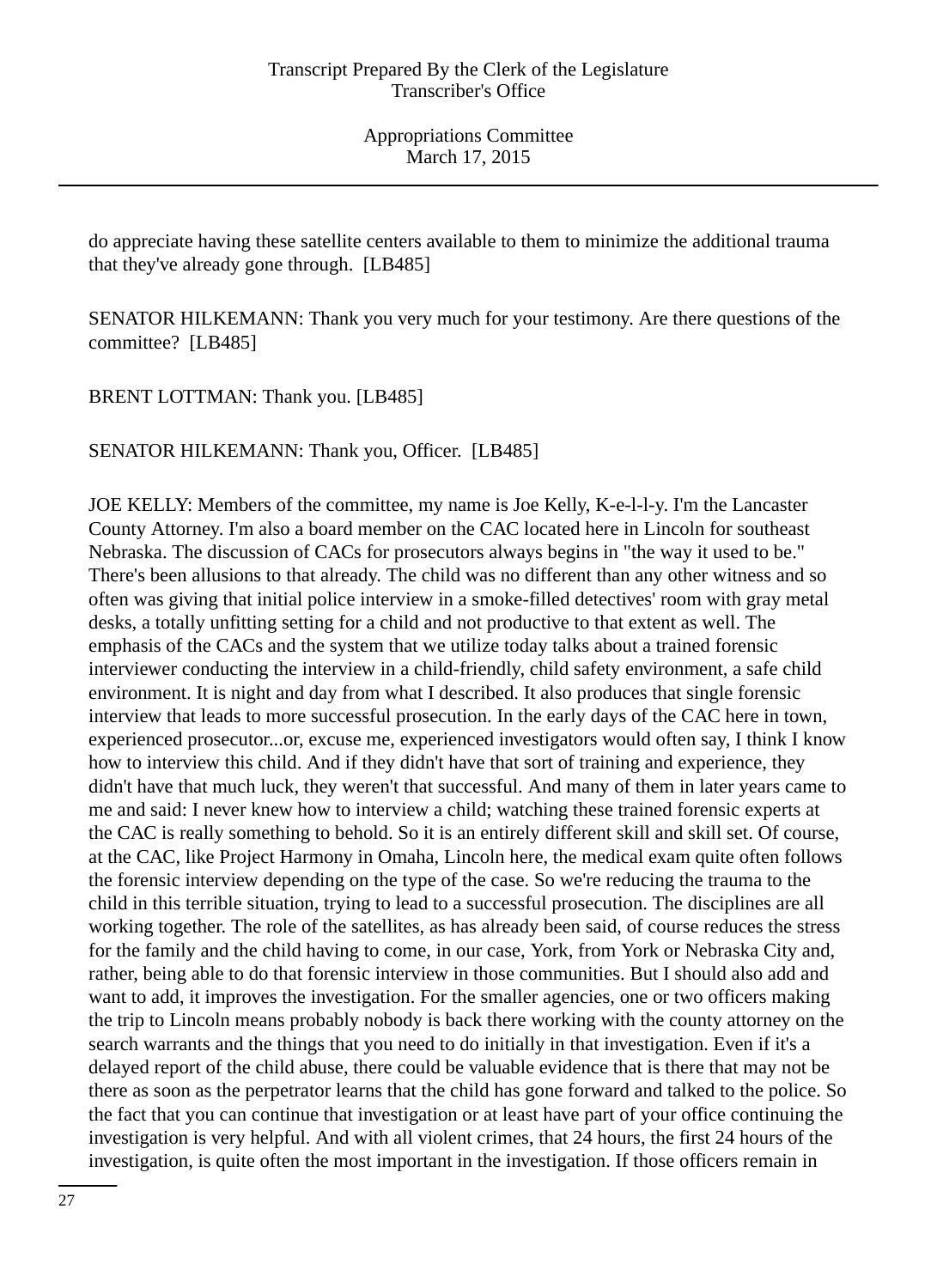town, often with the prosecutor, it improves immensely the work product that you end up with, so it is a more humane way to do it. It leads to more successful prosecutions. My attorneys are able to, often, watch live those interviews and go from there and talk to the investigator so that they can get right on the case, and ultimately we have an interview that allows the child to tell his or her story in a way that we can put together and use for the prosecution. [LB485]

SENATOR HILKEMANN: Thank you very much, Mr. Kelly. Are there questions from the members of the committee? [LB485]

JOE KELLY: Thank you. [LB485]

SENATOR HILKEMANN: Seeing none, thank you very much. Are there other proponents? Okay. [LB485]

JAMIE VETTER: Good afternoon, committee. My name is Jamie Vetter, spelled J-a-m-i-e, last name Vetter, V-e-t-t-e-r. I'm the executive director of the Family Advocacy Network in Kearney. We are one of the seven nationally accredited child advocacy centers across the state of Nebraska. We serve central Nebraska and south-central Nebraska, so a large portion of our area is the more rural area. I want to thank Senator Stinner for introducing LB485 and those senators have signed on and those that have testified and written letters of support. As I prepared to testify today, I kept thinking of my 9th grade government teacher, Mr. Daytis (phonetic). I couldn't decide if he would be terrified that I was up here in front of you all or be excited that I was here today. I wanted to share my passion of serving victims, specifically the most vulnerable citizens of Nebraska, which are our children. As with many issues in Nebraska, the rural versus urban challenge is real. It's my belief that every child, whether they reside in Omaha or in Bertrand, they should have access to the same quality of services, that law enforcement should have the resources assisting them investigating some of the hardest cases and the most emotionally draining cases they will encounter in their career. In our rural area, agencies are not afforded the luxury of having specialized investigative units, making the model of a multidisciplinary team approach very important. Child victims and their families desperately need the support during time of disclosure, the investigation, court, and then following. Most counties in Nebraska do not have victim witness units. The advocacy is very important and will be provided through the advocacy centers. Those who work within rural areas are no stranger to doing more with less, working the long hours and making the best with what we have. The CACs that serve in the rural areas have three to four full-time employees who operate 24 hours a day, 7 days a week, which that would include FAN. We wear many different hats to ensure that services are provided to our team members and to the families that we serve. We continue to work within our parameters, but we need to ensure we're reaching the children in all of our areas. The idea of satellite locations is not a new concept. The specialized medical care has been using this method for years, so the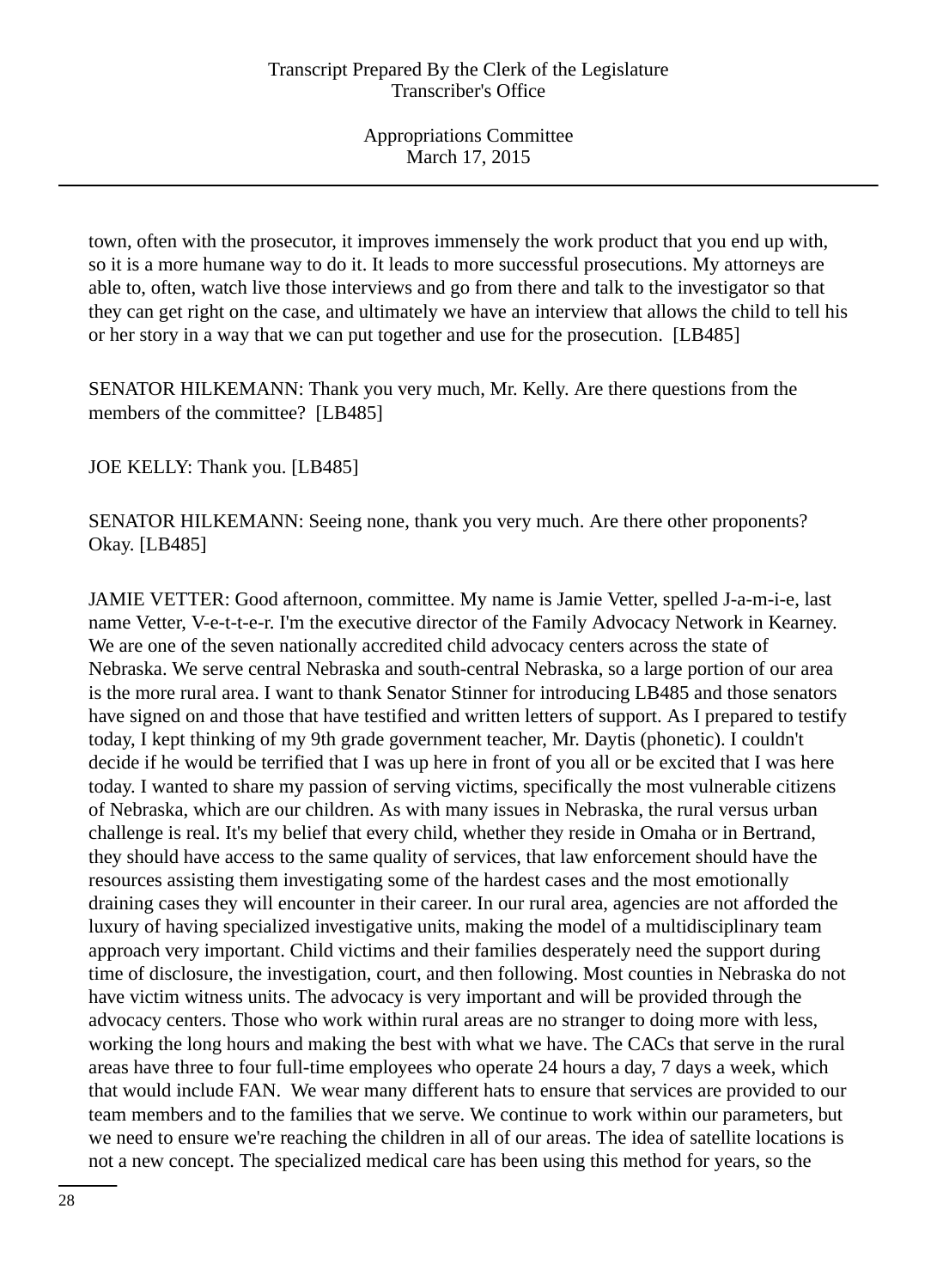Appropriations Committee March 17, 2015

cardiologists, the E&T doctors, those that travel out to their satellite locations in Cambridge, Nebraska, or Indianola, Nebraska. It's the most cost-effective solution to the challenges in serving rural areas. I mentioned earlier that we're one of the seven nationally accredited child advocacy centers in the state. The National Children's Alliance is the accrediting body out of Washington, D.C. There are ten standards that we have to adhere to, to be accredited. We have site reviewers that come out every five years and literally go from top to bottom of our centers in looking at policies, procedures, meeting with team members, meeting with our board members, meeting with our staff to ensure that we are meeting all of those standards. I had the opportunity yesterday, just yesterday, to meet with Matthew Sandusky. He was a victim of his adoptive father, Jerry Sandusky, if you recall the Penn. State scandal a couple years ago. He spoke at length of the role and responsibility of adults to every child, just not your child but every child. Childhood sexual abuse is not owned by the child. It is owned by all of us, and we need to do something about it. Our work is not done or our responsibility forgiven until a five-year-old little girl can go to bed without the fear of Mom's boyfriend coming to her room, or the ten-year-old girl who has been forced to perform oral sex since she was eight, or the four-year-old little boy who was whipped for vomiting on the table because he was force-fed. I'm not well versed on politics nor in government, but I am asking that we protect the very basic right of these kids, and that is of safety. We are fortunate in Nebraska. We've had the support of the Legislature and the leaders of Nebraska. We are asking the Legislature and leaders support LB485 to further our work in the rural areas, reaching all children. On behalf of the thousands of kids that have crossed the threshold of the child advocacy centers in Nebraska, thank you. Any questions? [LB485]

SENATOR HILKEMANN: Thank you, Ms. Vetter. Are there questions from the committee? Thank you for driving in today. [LB485]

JAMIE VETTER: Yes, thank you. [LB485]

SENATOR HILKEMANN: (Exhibit 6) Are there other proponents for LB485? Seeing none, we have letters of support from the Nebraska County Attorneys Association and also from Attorney General Doug Peterson. Are there opponents to LB485? Thank you very much, Senator. We have several other proponents who have proposed for this are Bryan Seck from the Nebraska Child's Alliance...Children's Alliance, Monica Bartling from CAPstone board of directors, the Office of the Sarpy County Attorney, the Office of the York County Attorney, and the Platte County Sheriff's Office. Are there...seeing no opponents, are there anyone who wants to testify in the neutral? Seeing none, Senator Stinner, would you like to close? [LB485]

SENATOR STINNER: Think I'll waive because it's St. Patrick's Day. [LB485]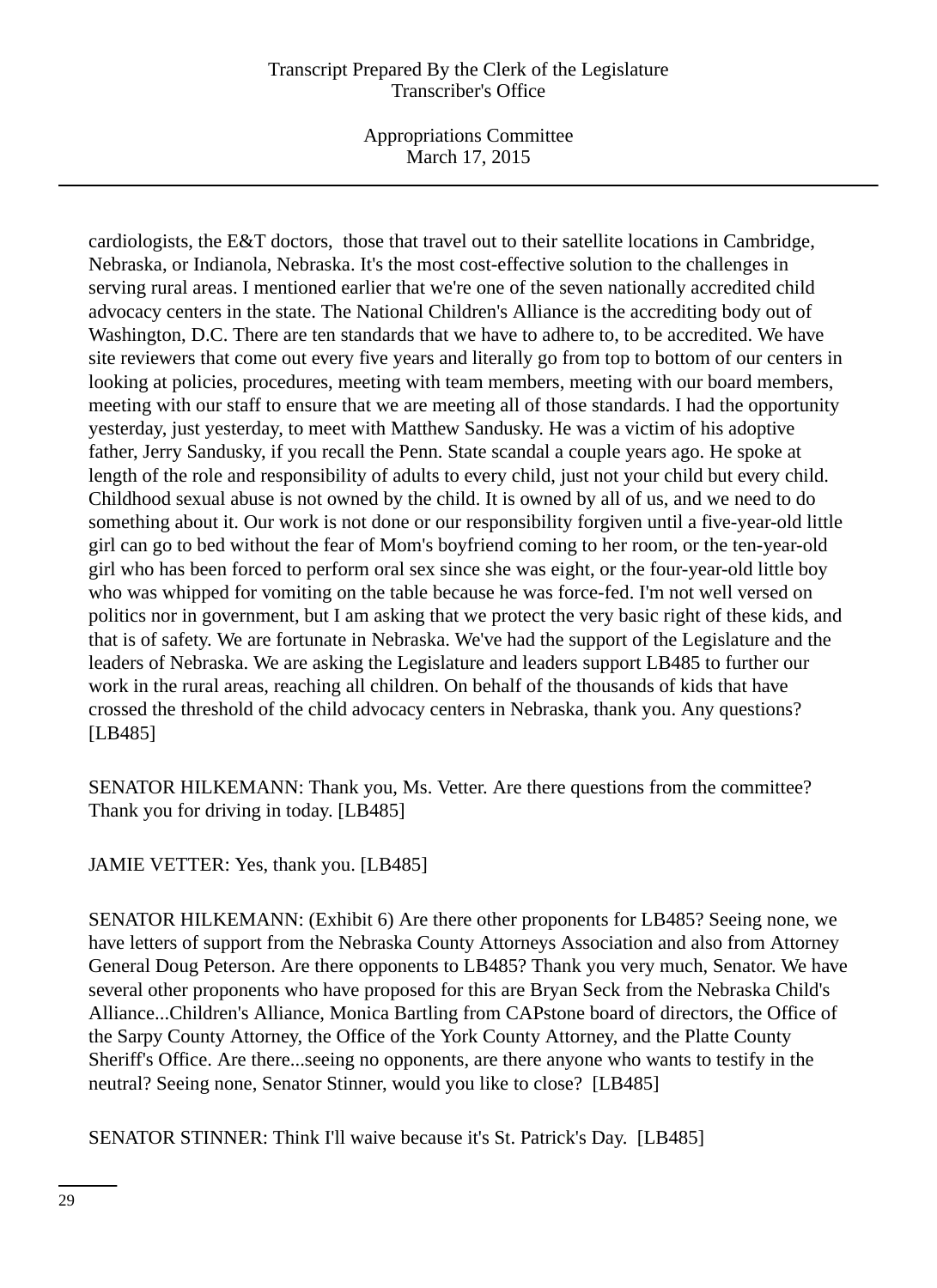SENATOR HILKEMANN: Senator Stinner waives closing. He must be getting ready for some corned beef here. (Laughter) All right. Senator Krist. [LB485]

SENATOR KRIST: (Exhibit 1) Good afternoon. I think I'm the last thing standing between you and a green beverage, so I'm going to be... [LB506]

SENATOR HILKEMANN: Well, the other thing is at least...I know you've been here about three hours today, but yesterday it was about 107 degrees in here, so at least it's better that way. [LB506]

SENATOR KRIST: Yeah, that's fantastic. Well, good afternoon and happy St. Patrick's Day. My name is Bob Krist, B-o-b K-r-i-s-t. I represent the 10th Legislative District in northwest Omaha, along with a north-central portion of Douglas County, which includes the city of Bennington. And I appear before you today in introduction and support of LB506. LB506 recognizes a need for updating rates for community-based providers of developmental disability services. In recent years, DHHS has developed a rate-based study by...based on a study by Navigant to more closely find the actual cost of those services that are provided across the state, community-based services. This Appropriations Committee and the Legislature as a whole has been very supportive and generous of this goal. However, the new rate methodology is based upon a costdata analysis done in 2010 and updated in 2012. These rates do not reflect current costs in 2015. There's been no adjustment since 2012. Providers of disability-related services rely almost exclusively on state funding for services. Most of you understand the DD community is not a community that is, as individuals, are capable of drawing upon other funds. Most of these funds are state provided in their capacity or federally augmented within the Medicaid structure. In order to bring rates current, all factors--wage rates, benefits factors, or nondirect costs--should all be updated using an inflation rate of 6 percent based upon the study in 2010 and then the rate that was implemented three years ago. LB506 proposes to phase in the increase in rates paid to providers of community-based developmental disability services by 3 percent in 2015 through '16, 3 percent in '16-17. Governor Ricketts has already increased 2 percent in each of those fiscal years for the DHHS service providers. And I'm sure you have all seen the Governor's budget and the 2 percent proposed. The last direct rate increase for community-based development, again, was 2.25 (percent) and that was in the '13-14 time frame. I want to talk just a little bit about this fact sheet because I think...and I certainly don't know my way around numbers like this committee does but numbers speak very loudly and clearly. The General Fund dollars in '15-16, '16-17, the proposed fiscal impact of a 3 percent increase in community-based DD providers is your top line, that shows you the next...sorry, the next category, Governor Ricketts has already proposed a 2 percent. And then it shows General Funds increase over the Governor's, or the delta between what he's already proposed and what I would propose we start looking at. And again, these average costs for an individual, I think many of you asked questions in preparation for this hearing. Just to remind you, the DDAC are adult (day) camp waiver. Those monies are listed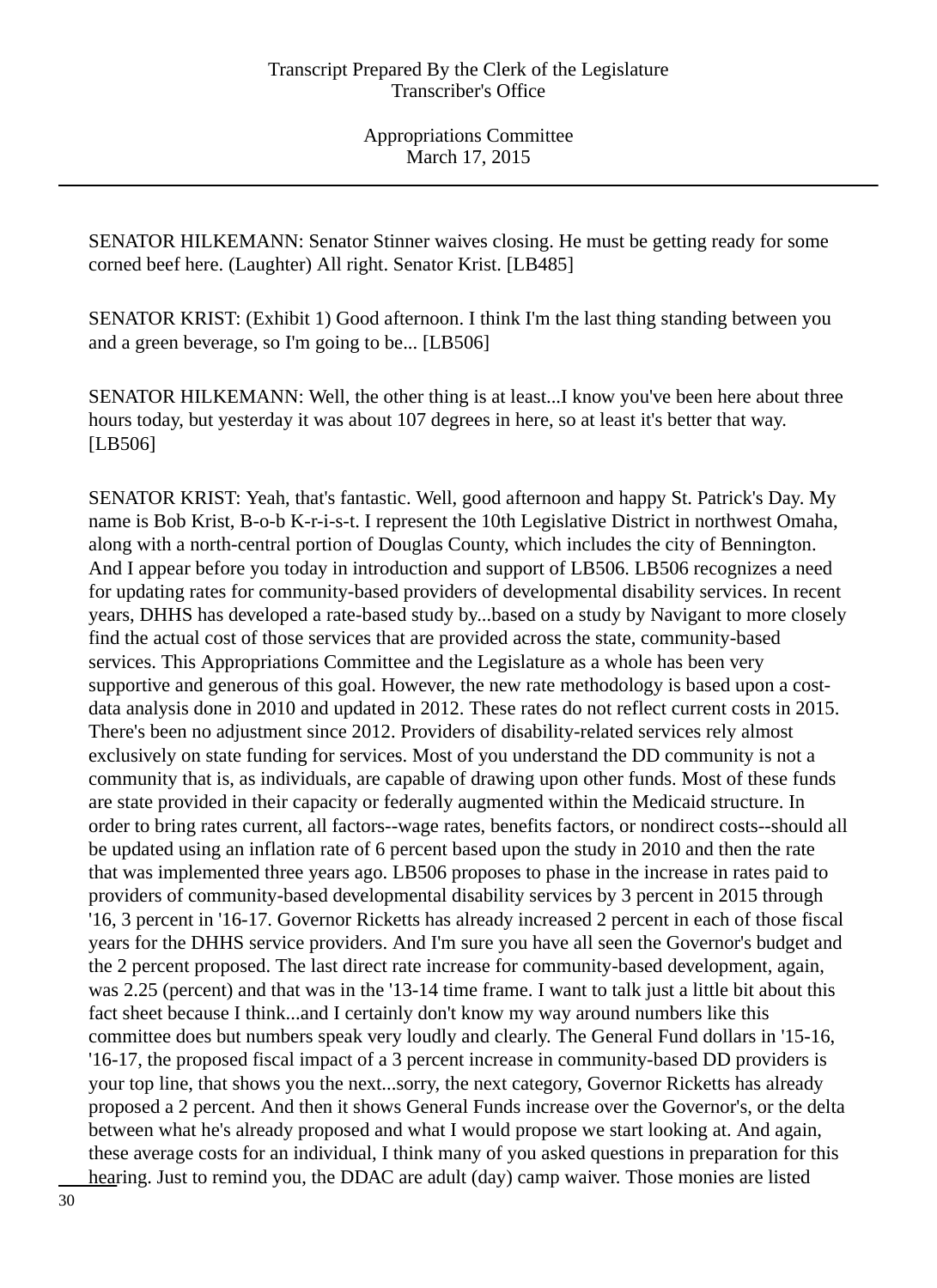Appropriations Committee March 17, 2015

there. And we're looking at service providers that are in the \$11 to \$13 per hour range. And I will waive closing. I will be here for the rest of the hearing but let me just say this as a closing comment. Many of you sitting behind the other side of this desk understand that we have had a crisis at BSDC and we continue to have a crisis because, in part, one of the metrics that we look at measuring what's happening out there is our overtime hours, retention rate of providers within the community. The Executive Board has issued a study that will...and you approved, LR32, which is going to look at the BSDC situation again in terms of those metrics. They also...we also expanded that study, and you approved it, to look at community-based services as well. It's a critical part: How are we paying people and what is the retention rate, both in the communities and at BSDC? And now I'm sure you're aware we're seeing the same kind of results in the veterans' facilities. So we have to take care of those service providers that are out there, as best we can, and in this particular case, this DD community really has no place else to go. This is it. So I ask you to really take a look at this and to hear the testimony that follows me. And I thank you for the opportunity to speak to you today, Chairman Mello and your committee. [LB506]

SENATOR MELLO: Thank you, Senator Krist. Are there any questions from the committee? Seeing none, thank you, Senator. [LB506]

ALAN ZAVODNY: (Exhibit 2) Good early evening. (Laughter) Before I begin, you know, they warn you around New Year's Day not to sit down and watch five or six football games in a row, you could get a thrombosis. I worry about you guys, too, with that same problem. So good afternoon, Senator Mello and members of the Appropriations Committee. For the record, my name is Alan Zavodny, and I'm the chief executive officer of NorthStar Services. We provide supports for individuals with intellectual disabilities in the 22 counties in northeast Nebraska. I'm also the mayor of David City, Nebraska, population 2,906. Today I'm representing a number of other agencies providing supports. We wish to thank you and the administration for the consideration of the 2 percent increase that is currently proposed in the preliminary budget. Senator Krist talked about those numbers so I'll, in the interest of time, skip over that. I am sensitive to the concern of senators that consider themselves conservative. I've been in this field for 34 years. There is never a good time to fund intellectual disabilities. In good years we want to give money back to the taxpayer, and in bad years we are told we just can't afford it. I certainly understand the challenges you face when crafting your budget. It's no different for me on the city level. In both instances, it comes down to available revenue versus a priorities list. We share the job of protecting Nebraska's most vulnerable. Our current reality is that we are mirroring past and present problems at BSDC. We experience too much overtime. We run ads and don't get any applicants or we get significantly fewer applicants than we need. The state of Nebraska is, for all intents and purposes, the sole funding source, in addition to the federal match, for providing supports to people with intellectual disabilities. Statute has laid that responsibility at your doorstep. Our costs continue to rise. We don't know how to address unfunded mandates and balance increasing costs. Why should you listen to me? I would humbly suggest that my track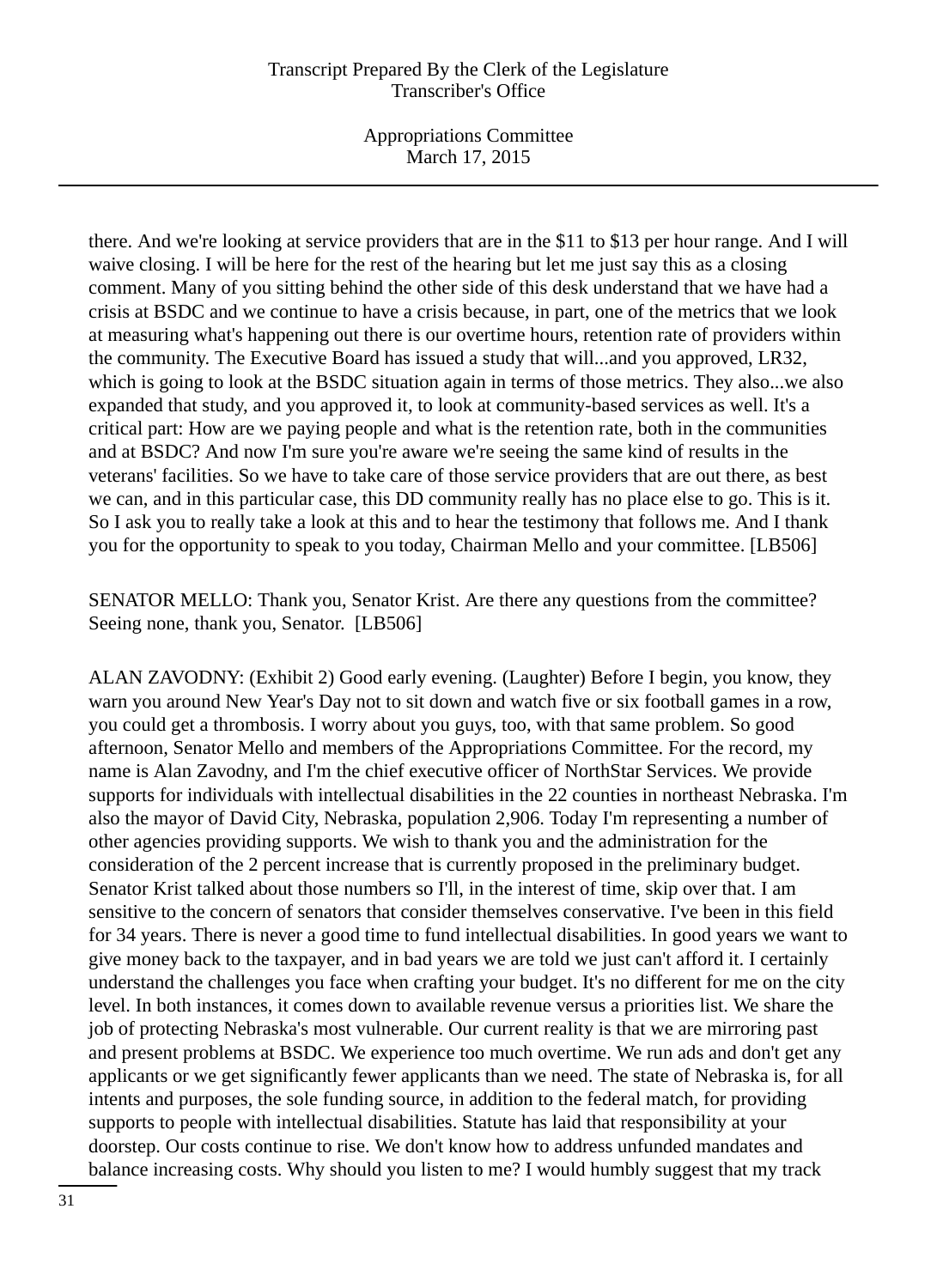record of testimony before you has been pretty accurate throughout the years. I continue to worry about the sustainability of BSDC, but now I can say I worry about the sustainability of community-based programs as well. Thank you for your time and consideration. I'd be happy to address any questions. [LB506]

SENATOR MELLO: Thank you for your testimony, Mr. Zavodny. Are there any questions from the committee? Alan, I won't let you off that quick because you have come in front of this committee, I think every year I've been in the Legislature, to discuss some of the challenges we've had with community-based programming, BSDC. What does the future hold in regards to general community-based programming in the sense of we have seen a reduction of the census at BSDC? We've put a lot of that reliance on to you and other providers across the state. Sometimes I think the reality is we talk a lot about provider rates and Medicaid. But we have a tendency...this committee has a history of treating DD providers differently than other providers, in part because of the unique nature of what's been happening over the last six to eight years with BSDC and now the new reliance on community-based programs. What's the future generally hold for the future of community-based programs just in...I know that's a very broad question. By all means, I know we've been here a long time today but you've been pretty accurate in regards to coming in front of us and giving us a pretty good view of what has been occurring and what may occur. [LB506]

ALAN ZAVODNY: Well, I've earned every one of these hairs I don't have on my head (laughter), and if I did, they'd be gray. But what I've seen over time and why I think it's worse now, Wayne State is a really good barometer for us. We get a new crop of students every four years, you know. They work for us and then graduate and then the freshmen come in. We're not even seeing them anymore. This, with the contraction of minimum wage, whether you agree it was a good idea or not, it went up and that made us closer to our starting wage. And for what we ask people to do and people that are going to be future teachers and those kinds of professions, they can't risk being not able to explain an unexplained bruise--you don't notice if somebody walks into a table or something. So people are less likely to have to do the kinds of things we ask of them for what we're able to pay. But that's not all of it. You know, there's minimum wage and that did involve an increase to us because we do pay some people for overnight of sleep, so that was an automatic increase that we had to eat that we couldn't react quickly enough. I'm worried about it. BSDC is a really good example, when we're seeing the same kinds and then saw the results of the overtime. And you are really in tune with it and by your question I can see you've experienced it a long time too. We just...it's going to be harder. We talked about waiting lists. I don't think throwing more money at it. If we can't hire the people to support the ones we have now, it's kind of a moot point to about waiting lists. I'm really worried about currently meeting the needs and that is a challenge. [LB506]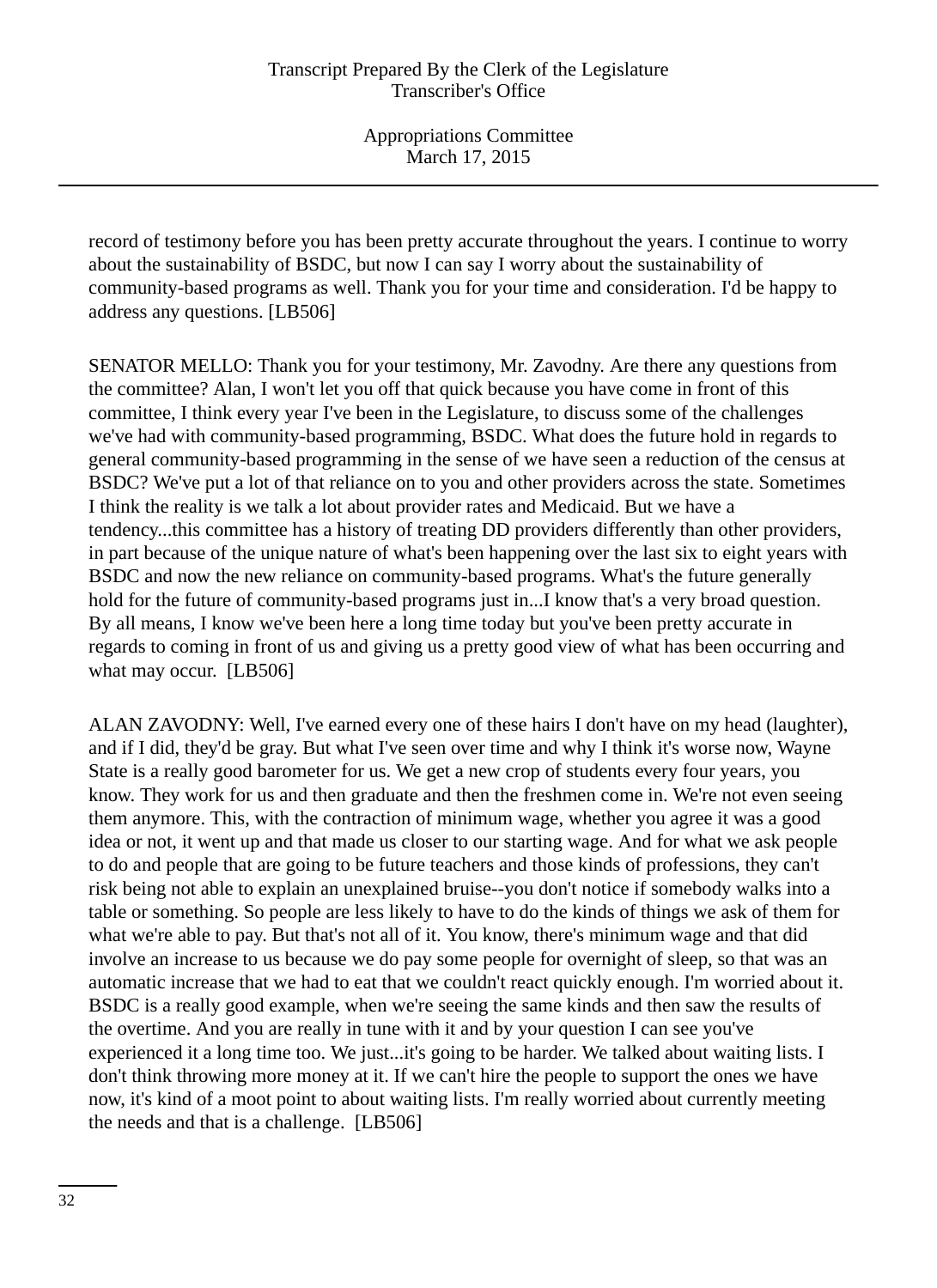SENATOR MELLO: Thank you, Alan. Are there any other questions from the committee? Seeing none, thank you. [LB506]

ALAN ZAVODNY: Thank you. [LB506]

SENATOR MELLO: Next proponent on LB506. [LB506]

LYNN REDDING: (Exhibit 3) Good evening, Senator Mello and members of the Appropriations Committee. For the record, my name is Lynn, L-y-n-n, Redding, R-e-d-d-i-n-g. I am here in support of LB506 to increase the provider wage. The reason why I'm here? I'm a person with a disability that used to be in the services and the staff that work with the disability, people with disabilities, deserve a pay raise, which internally keeps the better staff, which also helps the provider to not have to keep hiring people over again. And the person with the disability, I know the one year that I was in services, I ended up with 19 different staff. I would...I know people get attached to people and it drives people nuts when they don't have their same staff. And it would help the person who receives the services and the provider by retaining the staff, another win-win situation for Nebraska. Please send LB506 to General File. Thank you. [LB506]

SENATOR MELLO: Thank you for your testimony this evening, Ms. Redding. Are there any questions from the committee? Senator Haar. [LB506]

SENATOR HAAR: Well, I was just going to say, are you from Lincoln or where are you from? [LB506]

LYNN REDDING: I'm from Wood River. [LB506]

SENATOR HAAR: Well, thank you for coming such a distance. We appreciate it. [LB506]

LYNN REDDING: I'm here quite a bit though. [LB506]

SENATOR HAAR: Okay. [LB506]

LYNN REDDING: I could be considered a Lincoln resident. [LB506]

SENATOR HAAR: Okay. Good. [LB506]

SENATOR MELLO: Thank you. [LB506]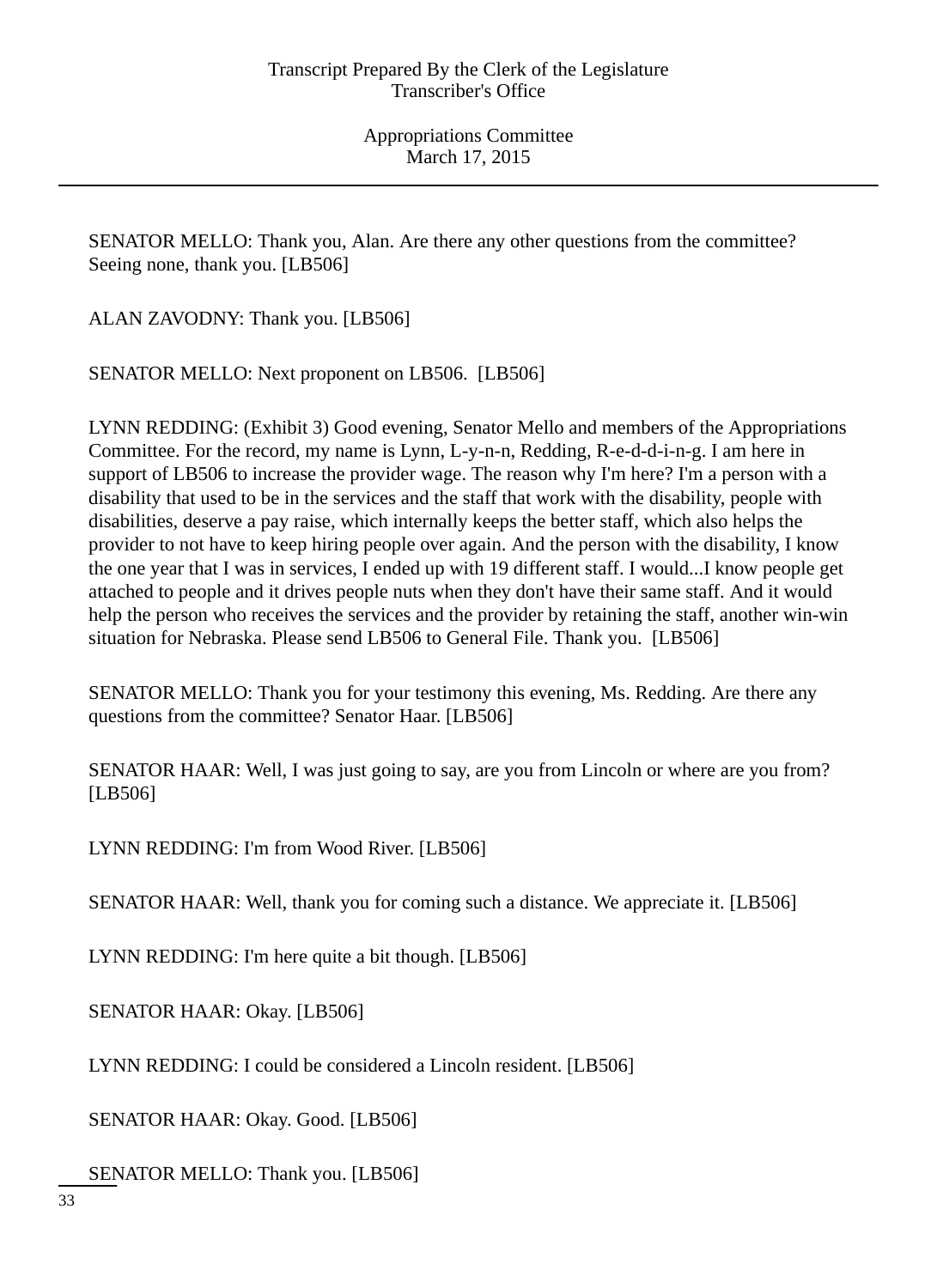SENATOR HAAR: But thanks again for taking the time to testify. [LB506]

LYNN REDDING: Thank you. [LB506]

SENATOR MELLO: Thank you, Senator Haar. Senator Hilkemann. [LB506]

SENATOR HILKEMANN: Lynn, thank you for your work with Arc. [LB506]

LYNN REDDING: Thank you. [LB506]

SENATOR MELLO: Are there any other questions? Seeing none, thank you, Lynn. [LB506]

LYNN REDDING: Thank you. [LB506]

SENATOR MELLO: Next proponent for LB506. [LB506]

BRIAN KANTER: (Exhibit 4) Senator Mello, committee members, thank you for allowing me to speak as a proponent for LB506. I guess I would start with saying happy St. Patrick's Day. Nobody said that. I've been here, sitting here for a while and I see all the green ties, so happy St. Patrick's Day. I guess I want to say I absolutely concur with... [LB506]

SENATOR MELLO: Could you start with just... [LB506]

BRIAN KANTER: Oh, yes. [LB506]

SENATOR MELLO: ...giving us your name for the public record? [LB506]

BRIAN KANTER: Yes. My name is Brian Kanter, B-r-i-a-n K-a-n-t-e-r. I'm the executive director and CEO for Developmental Services of Nebraska, or DSN. I concur with everything that's been said up to this point. DSN employs...we've been in business for over 20 years at this point. We employ over 450 full- and part-time employees throughout the state of Nebraska. We support, those employees support over 200 people with intellectual and developmental disabilities in Omaha, Lincoln, and Kearney. I want to thank the Governor and the committee members, the Legislature, for recognizing the important role that community-based services, our agencies play in supporting Nebraska's most vulnerable population. I'm here today to ask that you guys support LB506 which would provide a 3 percent rate increase in fiscal year '15-16, and a 3 percent rate increase in fiscal year '16-17. The current rates, as Senator Krist mentioned, are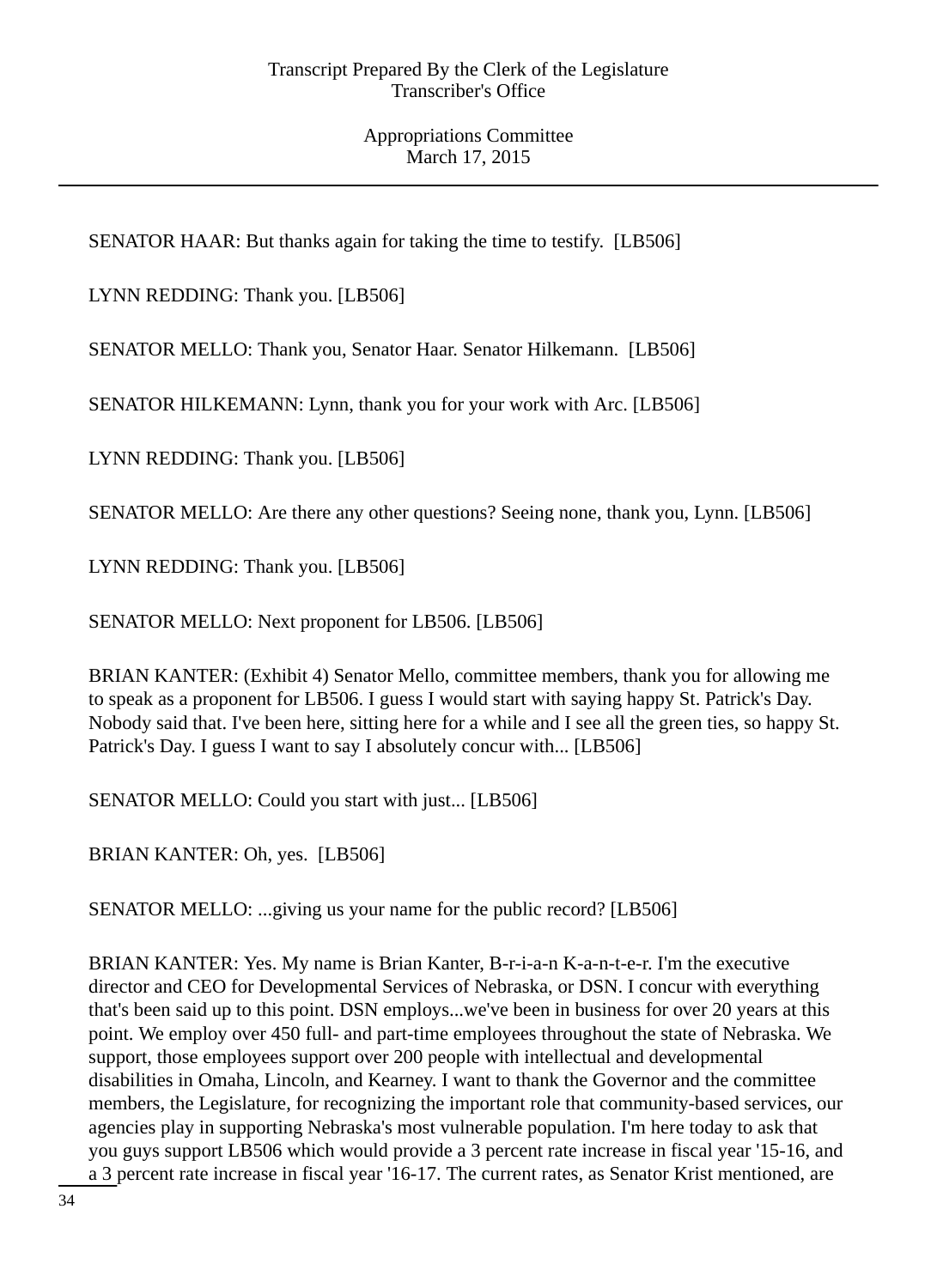based upon actual historical data collected in 2010 and updated to the midpoint of 2012. Those rates do not reflect current costs, which have significantly increased due to inflation and the recent increase in minimum wage. The rate increase will help us address what seems to be a shrinking work force, again for some of the most vulnerable in the state of Nebraska. I'd welcome any questions. [LB506]

SENATOR MELLO: Thank you for your testimony this evening, Mr. Kanter. Are there any questions from the committee? Senator Bolz. [LB506]

SENATOR BOLZ: I guess disclosure to the committee: Brian and I work together. I work for an affiliate organization of Mr. Kanter's. But what I do know about you and your work is that you're one of the brave organizations that takes on some very complex individuals and are providing great services to them. I think the committee might benefit from knowing a little bit more about some of those populations of folks that you're serving. [LB506]

BRIAN KANTER: Yeah. I always have a challenging time saying that we serve a different population than any other provider, because everybody is different. At the same time, certainly I think we over the years have been more open to supporting folks who might display some more extreme maladaptive behaviors or be more likely to be in a state institution versus in communitybased services. So certainly we do have a high number of folks that I would consider high needs behaviorally, absolutely. [LB506]

SENATOR MELLO: Thank you, Senator Bolz. Senator Kuehn. [LB506]

SENATOR KUEHN: Thank you for your patience today. I appreciate it. I do have one just kind of question. Obviously, provider rates and having an appropriate wage is one of the first steps to providing individuals with disabilities the kind of care providers that they need. There's got to be more though to the piece of the puzzle. If it was just about wage, we would never have teachers or... [LB506]

BRIAN KANTER: Right. [LB506]

SENATOR KUEHN: ...state legislators or anything like that. So... [LB506]

BRIAN KANTER: Yeah. [LB506]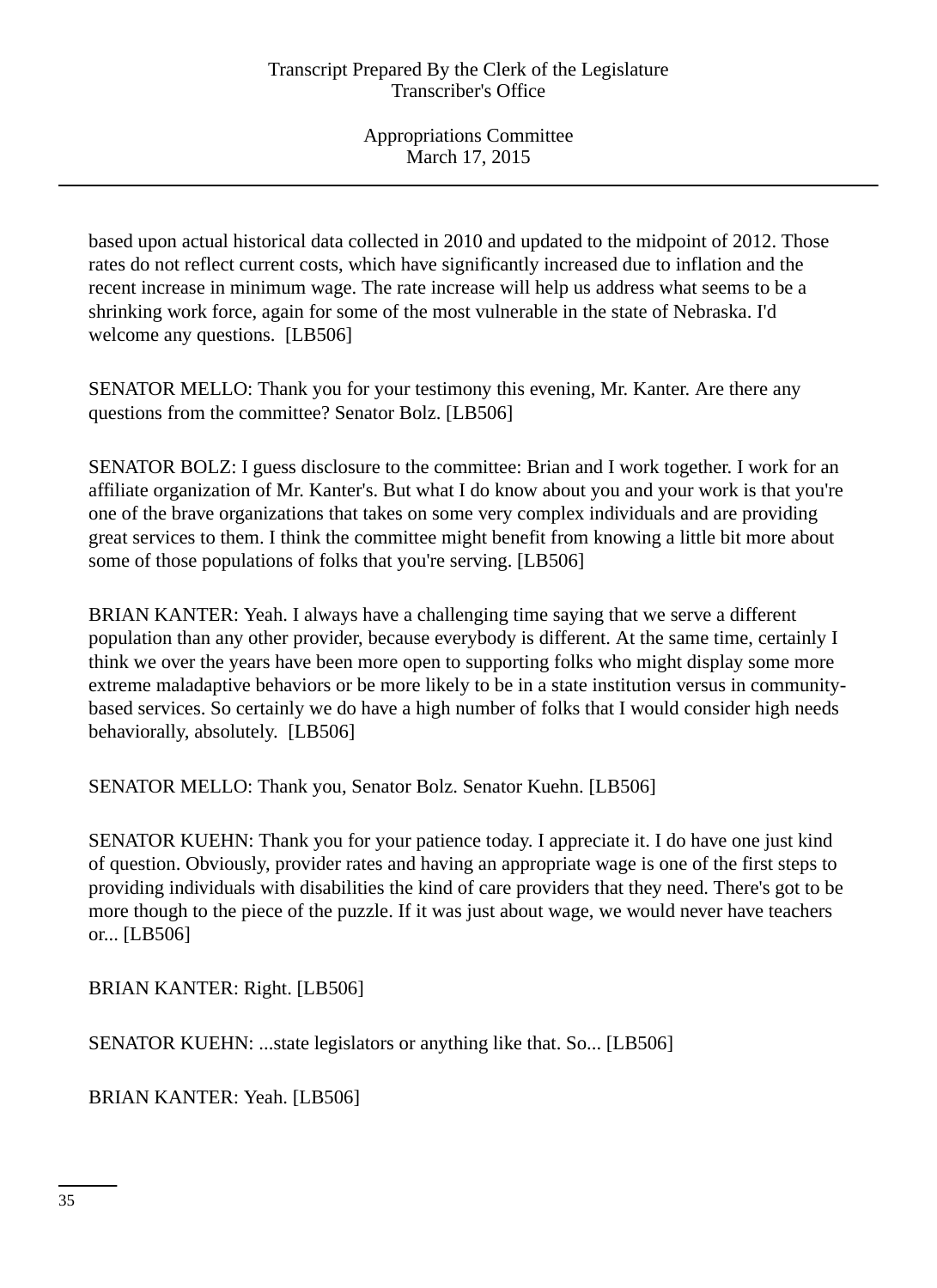SENATOR KUEHN: ...what other pieces of the puzzle are we missing in recruiting and retaining qualified personnel other than just the wage? The wage is a key part of it, but what else do we need to be looking at? [LB506]

BRIAN KANTER: Yeah. I mean unfortunately, it does come back to wage to a certain degree. I mean this is my first time giving testimony to this body and that's because, you know, I struggled with including the word "crisis" in my testimony, but I do foresee a crisis. I do agree with Mr. Zavodny's testimony. I mean the fact of the matter is, as Lynn was saying, the quality is directly tied to retention. You can find, and we do lots of checks and balances as far as looking into how quality is the quality that we're providing as far as the QA systems that we offer. And what we find is in the locations where you've retained staff for a number of years, the quality is higher, based on what folks with disabilities tell you. Whereas if you've got shift staff that are turning over on a regular basis, which in this industry we...you know, we fluctuate between 40 and 50 percent turnover on an annual basis, so. But you will find the locations where you've got staff that have stuck around for three, five or more years, the folks that live there will tell you: I really enjoy the service; I have a high quality of life. Conversely, if you have high turnover in a location, it's reported that the quality of life is low. So rates, unfortunately, as Alan was saying, you know, historically we've recruited and we've received applicants from a lot of college students. We aren't seeing college students as much anymore. We're seeing single parents and stay-at-home moms that take on an extra job. And I can't speak to why that has changed but it has. I do know that the crunch that we're feeling from minimum wage, the number of applications that we have historically seen in all of our programs has reduced drastically. It's cut in half. So what we've got, you know, the turnover rate that we have, we've kind of built the business knowing that we're going to turn over staff. We have to plan on training staff on a regular basis. But looking into the next two, three years with the application flow where it's at, if we don't have a rate increase that will start to address some of what the minimum wage has done, yeah, it could be a crisis. Does that answer your question? [LB506]

SENATOR KUEHN: No, I appreciate it. [LB506]

BRIAN KANTER: Okay. [LB506]

SENATOR KUEHN: And this is your first time testifying. I'm still nervous when I sit in that chair, so congrats. [LB506]

BRIAN KANTER: No. Thank you. (Laugh) [LB506]

SENATOR MELLO: Thank you, Senator Kuehn. Are there any other questions from the committee? Seeing none, thank you, Mr. Kanter. [LB506]